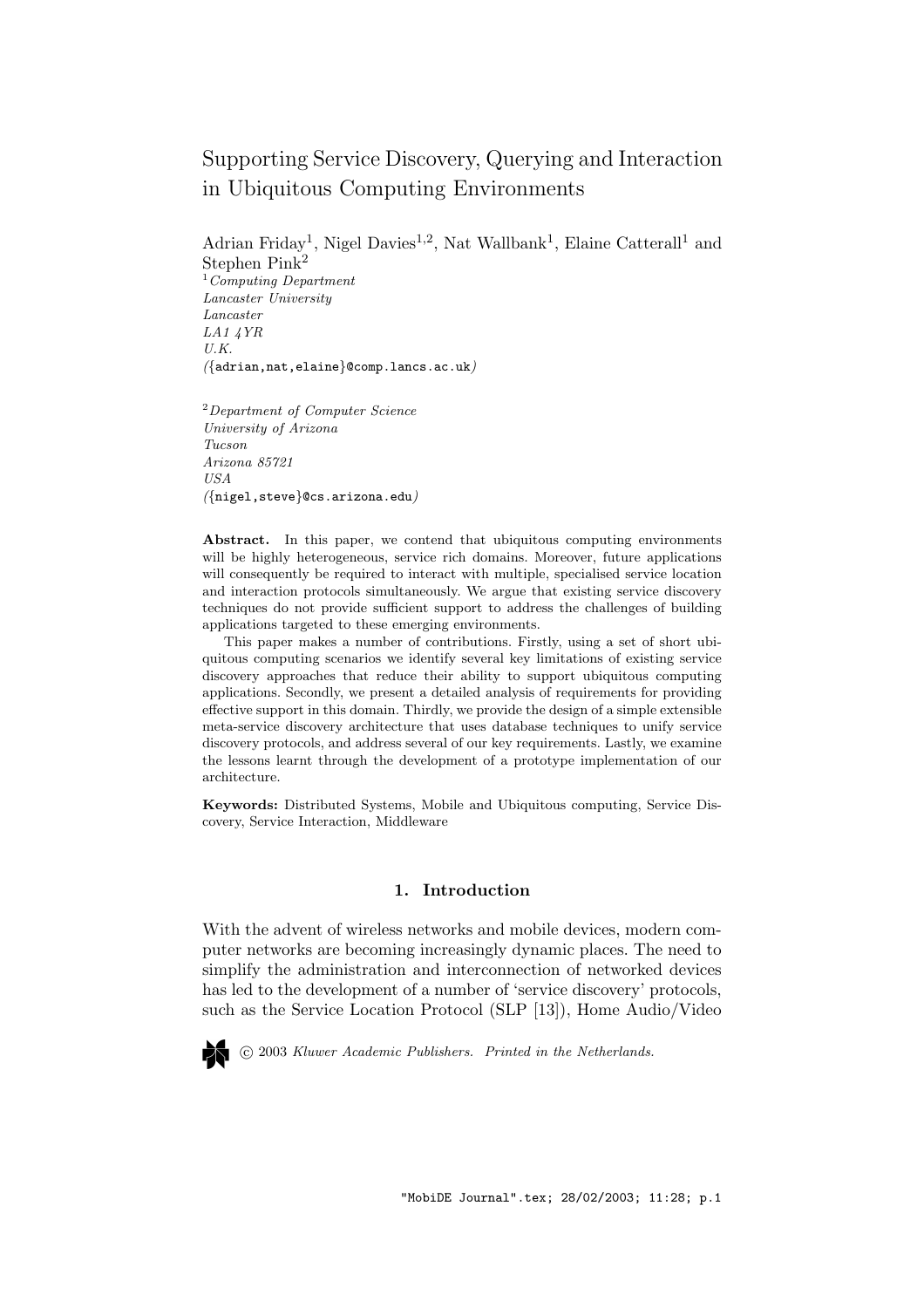Interoperability (HAVi [15]), Universal Plug and Play (UPnP [24]) and Sun's Jini Connection Technology [29].

Researchers have also demonstrated how similar techniques can be applied to aspects of mobile and ubiquitous computing [2],[16]. We believe that this trend is set to continue and that future service environments will be characterised by a heterogeneous mix of services and protocols. Crucially, we believe that devices, applications and users will need to interact with multiple, potentially specialised, service location and interaction technologies simultaneously in order to construct successful ubiquitous computing applications.

In section 2 we examine the four of the key contributions to provide background in the area of service discovery and interaction. We present a set of short illustrative scenarios in section 3, that help us identify some important ways in which current protocols could be enhanced to better support ubiquitous computing applications. In section 4, we build on these scenarios to present a more detailed analysis of what, in our opinion, are the main requirements for supporting such applications. Section 5 reports on our work toward developing an integrative meta-service discovery framework that utilises database techniques to provide a uniform API across multiple service discovery protocols. We demonstrate how in a prototype implementation of our architecture we have been able to bridge the UPnP and SLP protocols. We examine the merits of our approach and identify the lessons and transferrable concepts from developing our prototype. Lastly, in section 6, we present our concluding remarks.

## 2. Prevalent Service Discovery Protocols

The desire for zero-configuration networks in which devices can join the network and dynamically discover the services that they need has motivated the development of a number of service discovery and interaction protocols, including Jini [29], HAVi [15], SLP [13], UPnP [23], Salutation [31], Cooltown [21] and academic research initiatives [16]. We begin by briefly describing the key architectural features of four of the most commonly deployed protocols.

# 2.1. Universal Plug and Play

"Universal Plug and Play (UPnP) is an initiative to bring easy-touse, flexible, standards-based connectivity to consumer networks, whether in the home, in a small business, or attached to the global Internet."[23]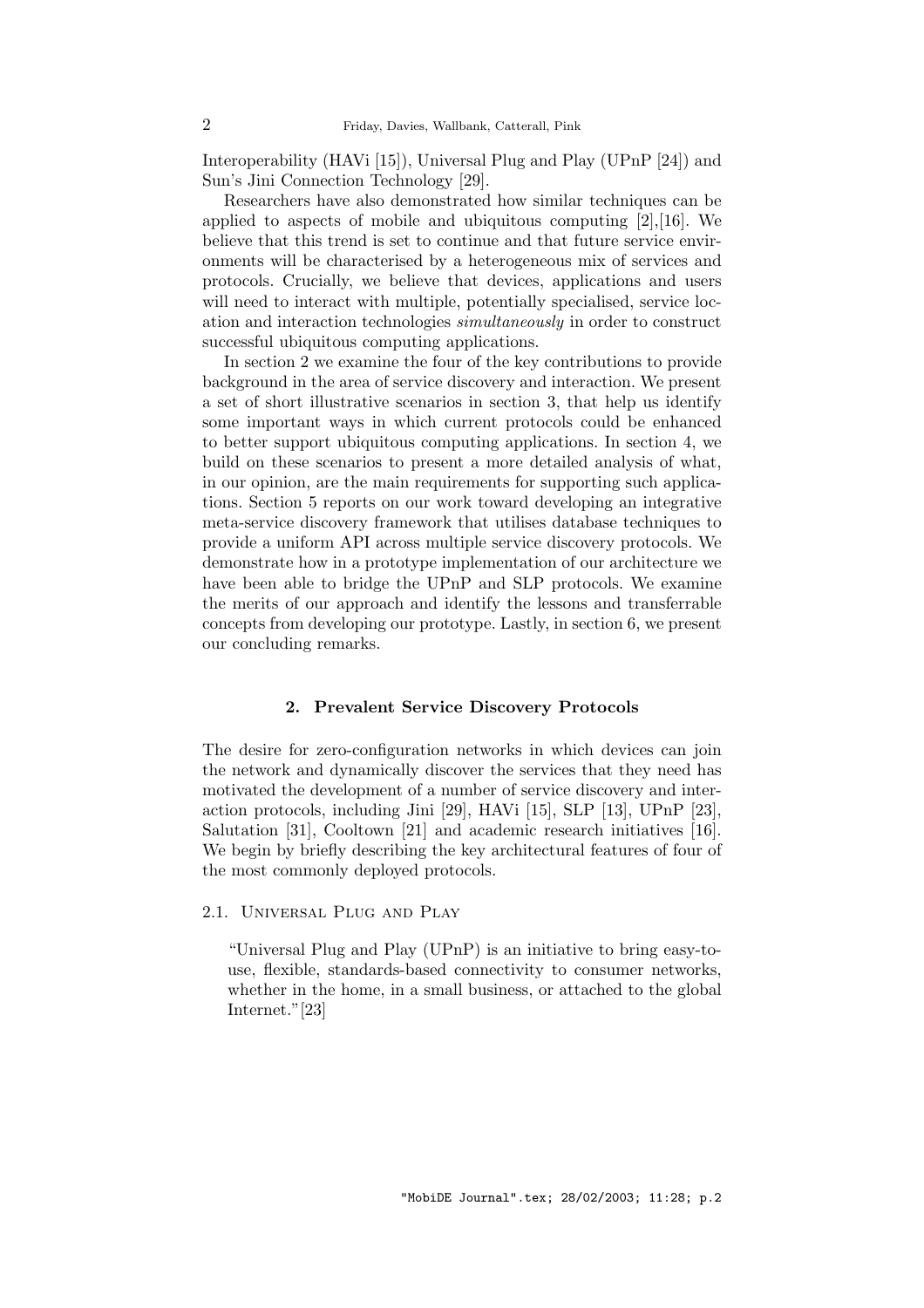From a technology standpoint, UPnP is a suite of protocols and system services that in concert provide service discovery and control in small to medium size IP networks.

Service Advertisement. In home networking installations, where centralised network management is undesirable, the developers of UPnP anticipate that AutoIP [32] will be used to assign IP addresses to UPnP devices. Once configured, devices periodically advertise themselves using the HTTP like service announcements (the Simple Service Discovery Protocol, SSDP [11].)

Discovery. SSDP clients interested in accessing services run a UPnP 'control point' which passively waits for service announcements or actively probes by sending a multicast search request (M-SEARCH). M-SEARCH forces devices and services matching the specified search criteria to respond with directed unicast service advertisements<sup>1</sup>. Control points are independent of each other and are not aware of the search requests made by other clients (we will return to this point in section 4.)

Interaction. Once the client has obtained a URL for the service from the SSDP advertisement, it retrieves an XML 'description' of the device and the services it offers. A device may offer multiple services; for example, a video recorder might contain a timer service in addition to its recording and playback services. The service description includes a URL to an XML description of the state variables and methods associated with the service and a URL to the 'presentation web page' that allows human interaction with the device.

Attributes. UPnP devices have a set of associated state attributes which reflect the underlying state of the device. Clients can invoke operations using the Simple Object Access Protocol (SOAP) [27] to invoke services and adjust the service attributes. For example, a service representing a networked digital camera might have an attribute called 'auto-focus' with possible states 'on' and 'off'; clients that wish to change the camera's auto-focus mode would simply change the value of the auto-focus attribute.

Events. The architecture requires that when the state of a service changes it generates an event using the Generic Event Notification Architecture (GENA). Clients register for these events in order to ensure all clients maintain a consistent view (e.g. to ensure consistency between the camera's front panel and a remote application controlling the camera).

<sup>1</sup> A search request is sent during the initialisation of the in-built UPnP control point in the most recent Windows Operating Systems.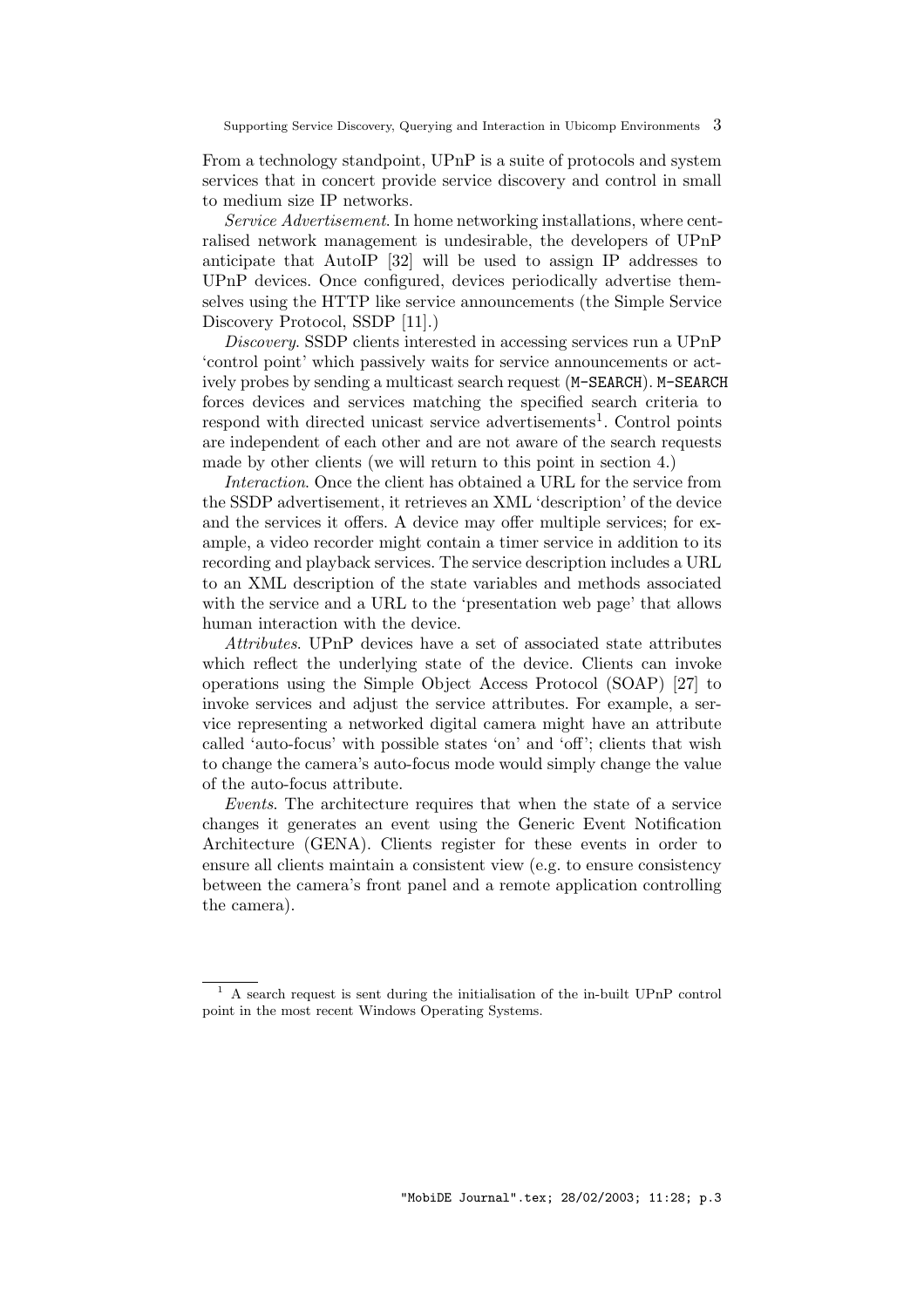It is worth noting that UPnP compatibility is defined in terms of the on-the-wire protocol and is totally architecture, operating system and language agnostic.

## 2.2. SERVICE LOCATION PROTOCOL

The Service Location Protocol (SLP) [13] provides the capability to discover, select and utilise network services in IP networks with little or no prior configuration. As identified in version 2 of the specification:

"This is especially important as computers become more portable, and users less tolerant or able to fulfil the demands of network system administration."

In contrast with UPnP, the scalability of the protocol has been a primary design goal of SLP.

Discovery. In an SLP network, a client (or user agent) seeking some service, sends a multicast search request (SrvRqst). Any service agents that represent services matching the requirements specified in the SrvRqst respond with a unicast reply (SrvRply). The user agent makes use of a technique called 'convergence multicast' to discover all the services available on the network.

Convergence multicast requires that the client sends successive search requests (perhaps of increasing network scope (TTL)) and aggregates each set of responses it receives to form the final result set. Each successive request contains a list of previous responders, so that successive requests should only solicit replies from as yet unknown services.

Scalability. In larger networks, one or more directory agents can be instantiated to function as caching nodes. Service agents register with their local directory agent (SrvReg/SrvAck), the directory agent (if present) will respond to the user agents' requests on behalf of the service agent (obviating the need for the convergence multicast searches). Both the user and service agent must 'discover' the directory agent during initialisation. This process is achieved either actively using the normal service discovery process (a multicast SrvRqst), or passively when one of the directory agents periodically advertises itself.

Services may be placed into administratively assigned 'scopes'. A scope is an arbitrarily assigned string that groups a number of services into a collection to aid scalability. Clients may be assigned one or more scope identifiers that act as filters, limiting the client to detect only services within those scopes.

Naming. SLP services are classified into types defined by naming authorities (the default authority being IANA). A printer for example, might be represented by the URL 'service:printer:lpr://hostname'; describing both the type of service, and in this instance, the protocol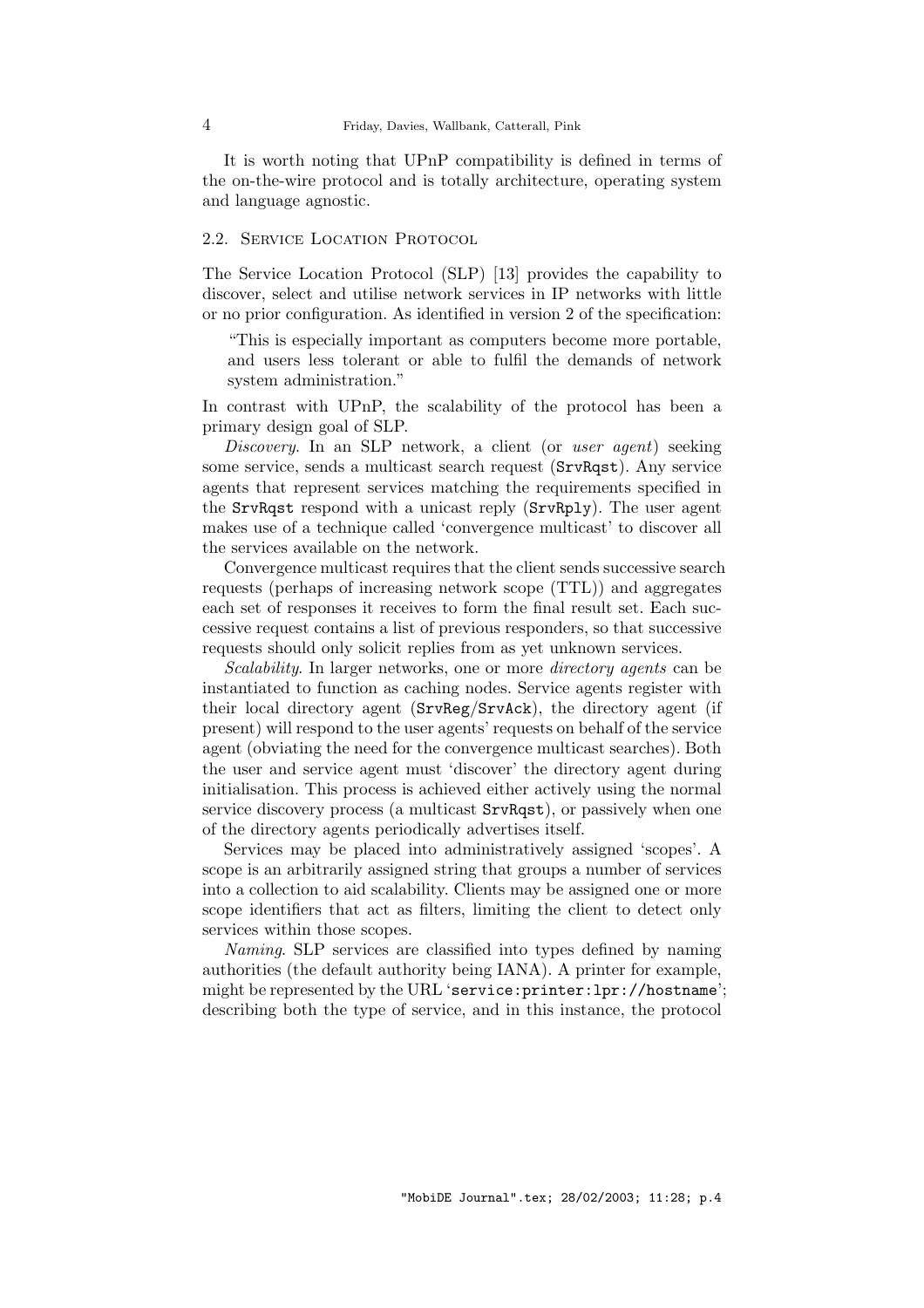required for contacting the service. Service requests (SrvRqst) may be further specialised by the inclusion of a predicate (based on LDAPv3 search filters) describing the attributes that the set of matching services must comply to (attributes are arbitrary name value pairs assigned by the service's administrator).

Attributes. The attribute request (AttrRqst) search provides a mechanism for user agents to discover which attributes apply to a given service type<sup>2</sup>.

Interaction. Interaction with a specific service (and thus handling of changes in internal state of the service), is assumed to be handled by the specific interaction protocol (lpr in the case of the printer example) and is not included as part of the SLP specification.

## 2.3. Jini

Jini [29] is a distributed systems platform developed by Sun that supports discovery of Java based services. Interaction with Jini services is achieved by the instantiation of a local ServiceTemplate object representing a given service (the interaction protocol between the service's representative and the entity it represents is not defined by Jini, though Java's RPC mechanism (*JavaRMI*) or *JavaSpaces* platform [28] is normally assumed.)

Discovery. In order for a client to be able to discover a service it must first find a nearby lookup service using the Jini discovery and join protocols. The client instantiates a 'multicast response' service then issues a search for available lookup services using the multicast request protocol. Available lookup servers will respond to the client's multicast using the unicast discovery protocol. This protocol may also be used by clients to contact a lookup service if its' Jini URL is known a priori. Lookup services beacon multicast announcements to clients periodically to advertise their availability.

Attributes. Services in Jini are represented by serialised objects encapsulated to form an 'entry' stored in the lookup service or JavaSpace. Each entry provides simple comparison functionality to allow the service to be matched against a search template. Attributes for the service and search template are simply specified as object member variables.

Events. Clients may register an interest with the lookup service to look for the 'change' events generated as new services register (or old services revoke their service offers). Services themselves may act as event sources to provide notifications of change of internal state via the Jini distributed event protocol (events are synchronously delivered to interested parties via RPCs). Jini provides support for transac-

<sup>&</sup>lt;sup>2</sup> Support for this kind of search is only compulsory for directory agents.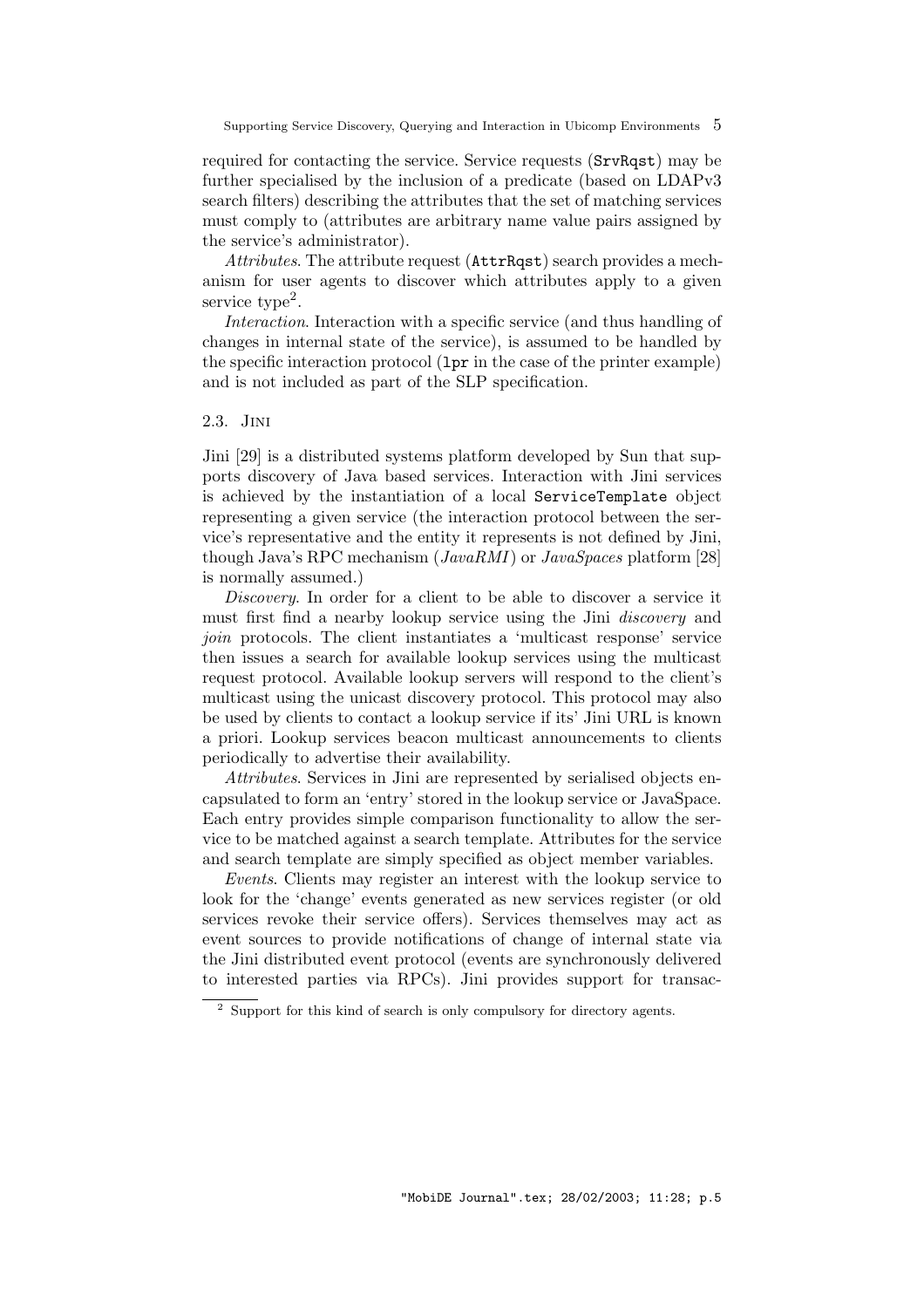tional grouping of operations and event notifications to allow fail safe semantics to be built into service interactions.

Scalability. Service objects are leased to clients using the distributed leasing specification [30]. Client's wishing to use a service they have discovered apply to the server for a lease. The lease (encapsulated by a lease object) specifies a duration in relative or absolute time for which the client may continue to use the service (although says nothing about the guarantee of service offered to the client). The distributed leasing scheme is one of the key attributes of Jini that is used to promote reduction of protocol traffic and hence enhance scalability (e.g. if a service does not renew its lease with the lookup service, the service is assumed to be no longer available).

#### 2.4. Home Audio Video Interoperability

The Home Audio Video Interoperability (HAVi) architecture [15] is designed to facilitate the construction of multimedia applications in home AV networks. HAVi is based on a IEEE-1394 bearer network that provides guaranteed bandwidth reservation for multimedia streams and run-time reconfiguration capabilities.

Device classification. HAVi Devices are partitioned into four distinct classes according to the level to which they implement the HAVi framework, these are:

- Full AV devices offer full support for HAVi and the ability to control other HAVi devices in the network.
- Intermediate AV devices act as controllers for some types of HAVi device.
- Basic AV devices are controllable via HAVi, but do not control other devices.
- Legacy AV devices do not support HAVi, just the underlying IEEE-1394 network.

Non-IEEE-1394 devices must have proxies in order to join a HAVi network.

Discovery. In order to discover a service in the network, the client device must communicate with the HAVi 'Registry' processes — an instance of which runs on every full and intermediate AV device. This process is achieved using the HAVi 'messaging system' (as IEEE-1394 is not an IP network, HAVi provides it's own transport abstractions for inter-device synchronous and asynchronous messaging.)

Service Registry. The registry maintains a list of all local HAVi software components resident on its node. These components may include: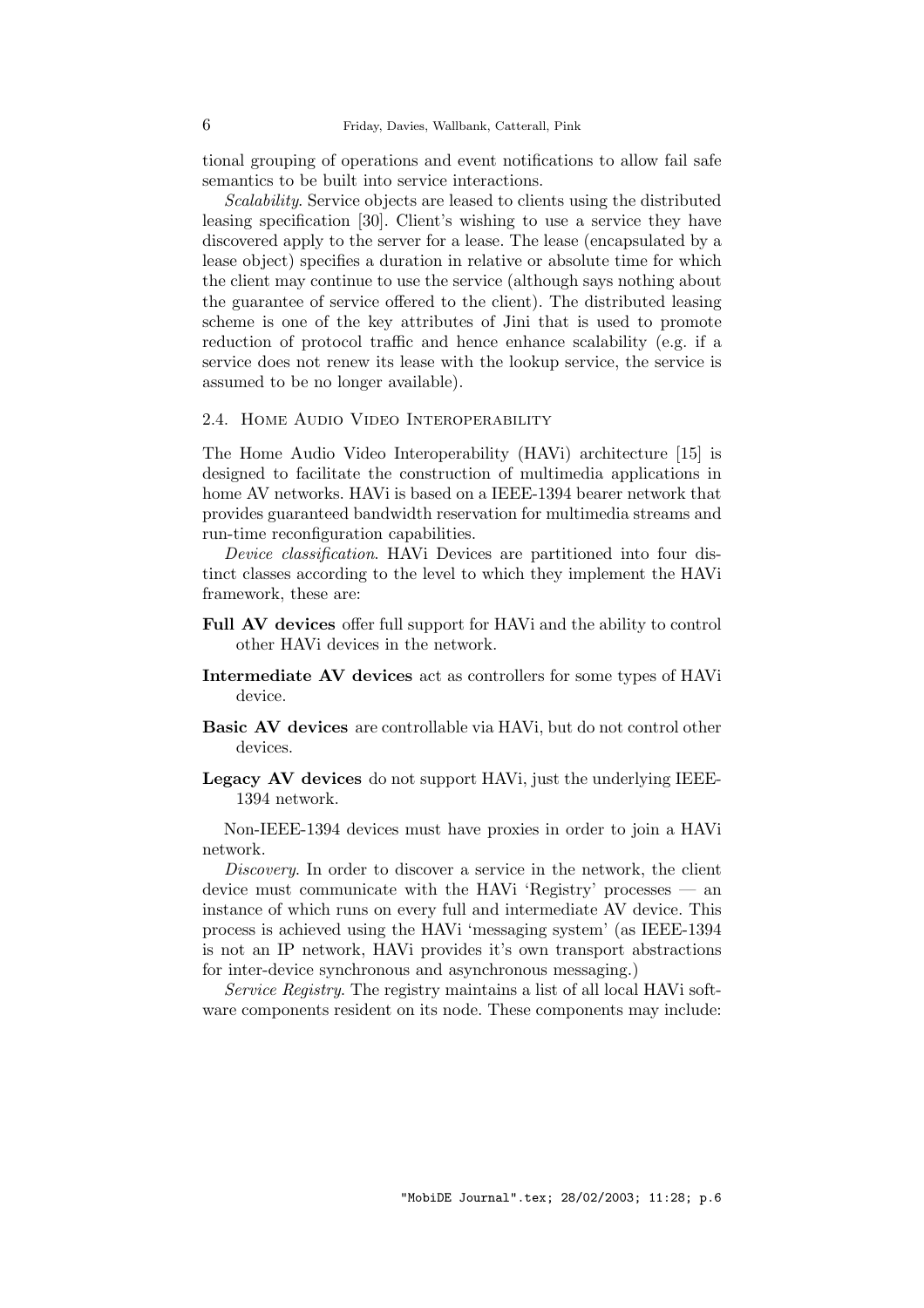Supporting Service Discovery, Querying and Interaction in Ubicomp Environments 7

- − Device control modules providing a software interface for controlling the physical properties and functionality of the HAVi device (this may include a number of separate functional component modules (FCMs), e.g. a TV device might have separate tuner and display components.) Java applications can be written by application developers and installed in the registry; these applications can be thought of as device control modules that control software state rather than an underlying physical device.
- − A Stream manager responsible for the establishment of paths for delivery of isochronous data (point to point or point to multipoint) between HAVi devices.
- − A Resource manager for negotiating the reservation of local resources, particularly with respect to multimedia streams. The resource manager provides the mechanism for resolving conflicts where resource reservations cannot be accommodated.
- The registry may also include references to 'Havlets'. Havlets are Java applications that execute on full AV devices and provide user interfaces for controlling HAVi devices. A Havlet may provide a customised Java user interface or contain a 'Data Driven Interaction' (DDI) specification that is used to generate a basic user interface automatically.

A 'web proxy' FCM has been defined to allow HAVi devices to retrieve information from Internet based sources. Recent work has demonstrated that other IP based service discovery protocols (e.g. UPnP and Jini) can be bridged onto a HAVi network [7], [14].

## 2.5. SUMMARY

By examining the prevalent service discovery and interaction technologies it is evident that they share a number of transferable concepts. For example, Jini, SLP and the Secure Service Discovery Service [16] all use IP multicast for device discovery. In addition, most can use some form of directory service to reduce the overhead of service discovery in networks comprising many services. However, despite the apparent similarity of these protocols, each offers functionality targeted to specific application domains. Each technology has its own way of providing representations for devices and services; the scoping of service advertisements; interaction with devices and notification of events.

One of the reasons for such heterogeneity is that each technology has needs dedicated features to support the intended applications — SLP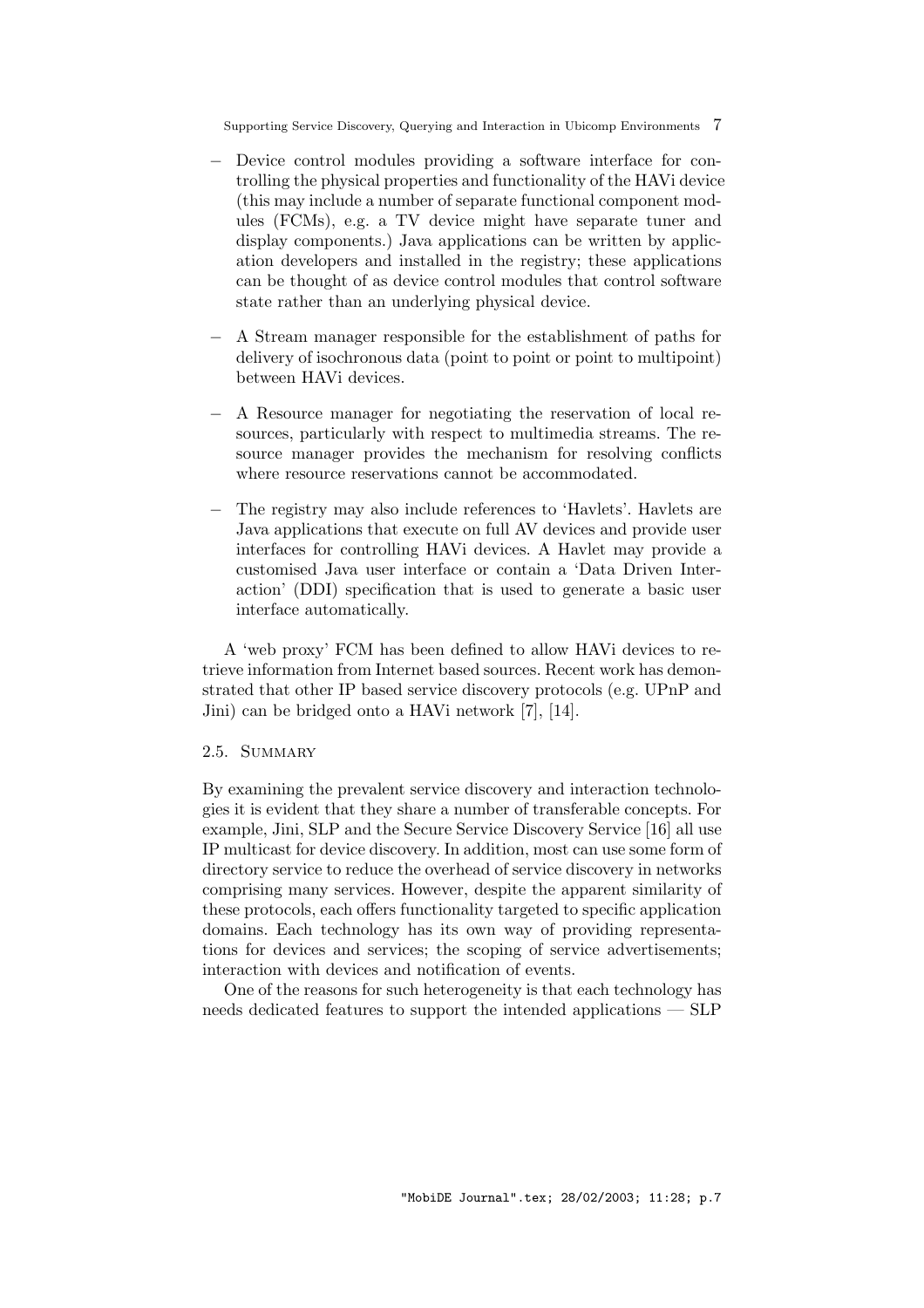is highly scalable and intended to serve enterprise networks; UPnP targets home and small office environments; while HAVi focuses on interoperability in home AV networks and motivating the inclusion of multimedia streaming and resource reservation functionality.

An in-depth comparison of these architectures can be found in [3] and [22]. Given the divergence of purpose in service discovery protocols, it is reasonable to assume that in emerging ubiquitous computing environments many such protocols will be in use simultaneously. In our opinion, future applications will need to utilise services across multiple domains simultaneously — this is a key motivation for the development of the platform we describe in section 5.

## 3. Application Scenarios

In this section we present a series of simple ubiquitous computing scenarios that highlight some of the important shortcomings in current service discovery protocols when applied to ubiquitous computing applications. We elaborate on these issues in section 4.

## 3.1. Efficiently finding 'Stateful' Devices

Bob is a security guard who is patrolling an empty office building late at night. Bob's new hand-held computer vibrates suddenly, drawing his attention to a proximity map which illustrates the status of all the door and window locks in a nearby corridor — the map shows him that the first door to the left has not been locked. The display has not shown that any movement has been detected, so he locks the door and continues on his rounds.

Consider developing the above application using current service discovery protocols. Each lock or movement sensor could be represented by a network service. To build the application efficiently, the programmer needs an programming interface that allows her to query the availability of these services based on both location (to determine proximity) and the value of specific state variables (the state of the locks or movement sensors.)

In current systems, this operation could be very heavyweight — the client would need to obtain references to all of the services of type 'lock' in the network (possibly scoped by geography if the system supports attributes or name/value pairs in service advertisements) and then poll each of these services to determine their current status. In mobile environments (e.g. on Bob's hand-held) power and network constraints are likely to be adversely effected by this extraneous and time consuming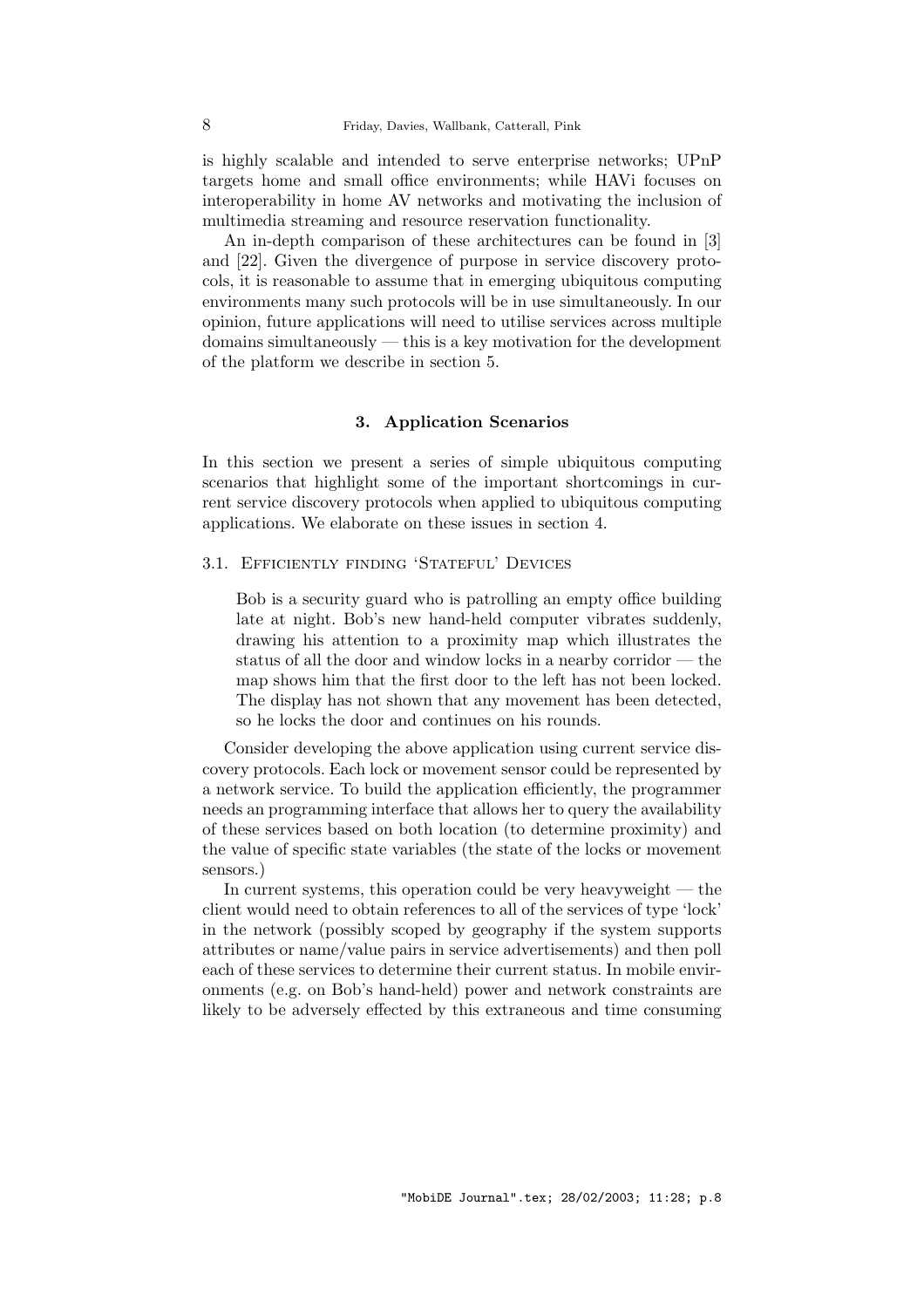communication. Careful design of the discovery protocol to facilitate searches based on state information would dramatically reduce the search time and bandwidth requirements.

## 3.2. Discovering 'The Most Appropriate' Service

Alice is attending a meeting in an unfamiliar office building. She remembers that she has forgotten to print an important document and needs to find a printer urgently. She takes out her laptop and starts her service browser. The browser returns a list of printers ordered by proximity. Thoughtfully, someone has annotated the description of the printer second from the top of her list as being the one just outside her meeting room. She selects that printer and prints out her document.

To implement the above scenario, most service discovery protocols provide facilities for simple annotation using attributes and scopes. While attributes could be used to provide useful information about the capabilities of the service, where it is located or to whom it belongs, they are typically statically assigned by whomever deployed the service.

It would be helpful to Alice if when she browses available services of type 'printer', she could view and search comments about the capabilities of nearby printers that have been added by other users or earlier visitors, e.g. "this printer jams frequently", "this is the nearest printer to visitors in meeting room C29", "this is the printer most frequently accessed from this location", and so on. Support for attributing meta-data concerning the usage history, access profile and user experiences of a given service is not supported by any of the current service discovery protocols. We believe that no mechanisms currently exist for automatically integrating, authoring and collating additional meta-data for service location protocols in a general cross-platform way.

## 3.3. Interacting With Heterogeneous Protocols

When Alice returns home, she's tired from her meeting and just wants to sit down in front of a good film. She reaches for the remote control, scrolls through her catalogue of favourite films and presses 'play'. The blinds adjust themselves to remove the last rays of sun from the screen, the hifi adjusts to 'cinema mode' and the film starts playing from her collection.

In the final scenario, Alice is using her home 'remote control'. Yet, to realise this behaviour would require controlling a number of devices in concert, irrespective of the particular discovery and interaction protocols used to control each of the devices. The AV devices are likely to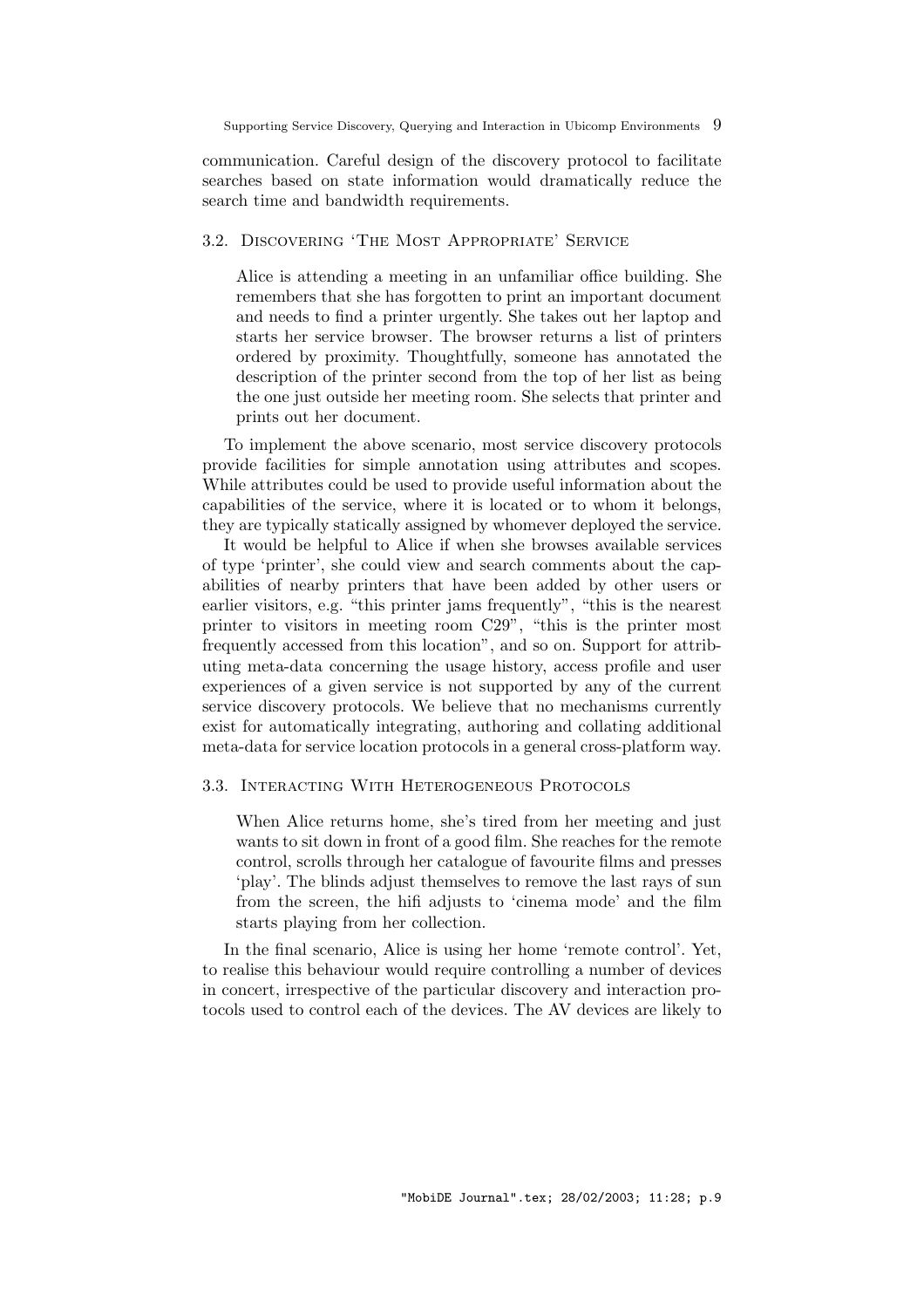be controlled using HAVi and will expose HAVi APIs allowing fine grained control of the media stream; the television system may be using UPnP, which provides control and event support; the lighting and blinds might be activated via X.10, which only provides a very simple control interface.

So, even in such a simple scenario we require the remote control application to have bindings across several platforms; processing events, service announcements and requests from different disjoint protocols. Interworking between these protocols is difficult to achieve using current approaches — requiring bespoke application development. No common API is available that allows such interworking to occur transparently.

## 4. Analysis

Existing approaches to service location and device interaction provide a solid foundation for building distributed service based applications. However, by examining scenarios such as those presented above, we can see that as their usage becomes more prevalent, a number of practical limitations will become apparent. In the classic case, where a client locates and interacts with a small number of services, many of the existing service discovery and interaction technologies work effectively. However, where a large number of clients interact with many services, issues of scalability and selection of the most appropriate services becomes significant. We believe a crucial issue in terms of scalability, utility and performance, will be the ability for applications to reason about service selection and interaction on behalf of lightweight (potentially mobile) clients. In the following sections we consider these points in more depth.

## 4.1. Interoperability

Given the existence of multiple heterogeneous service discovery and interaction technologies, one of the key issues for application developers will be how to deal with the diversity of device representation. UPnP defines XML schemas to represent devices, SLP uses defined URL syntax [12], HAVi uses device control module software elements and Jini utilises serialised Java objects (placing stringent base requirements on client applications, especially for mobile devices). Moreover, UPnP's GENA, HAVi's Event Manager and the Jini distributed event model provide incompatible mechanisms for monitoring device state changes. SLP, does not provide any such mechanism.

If one is to create an application that is to interact with more than one of these service mechanisms simultaneously, the application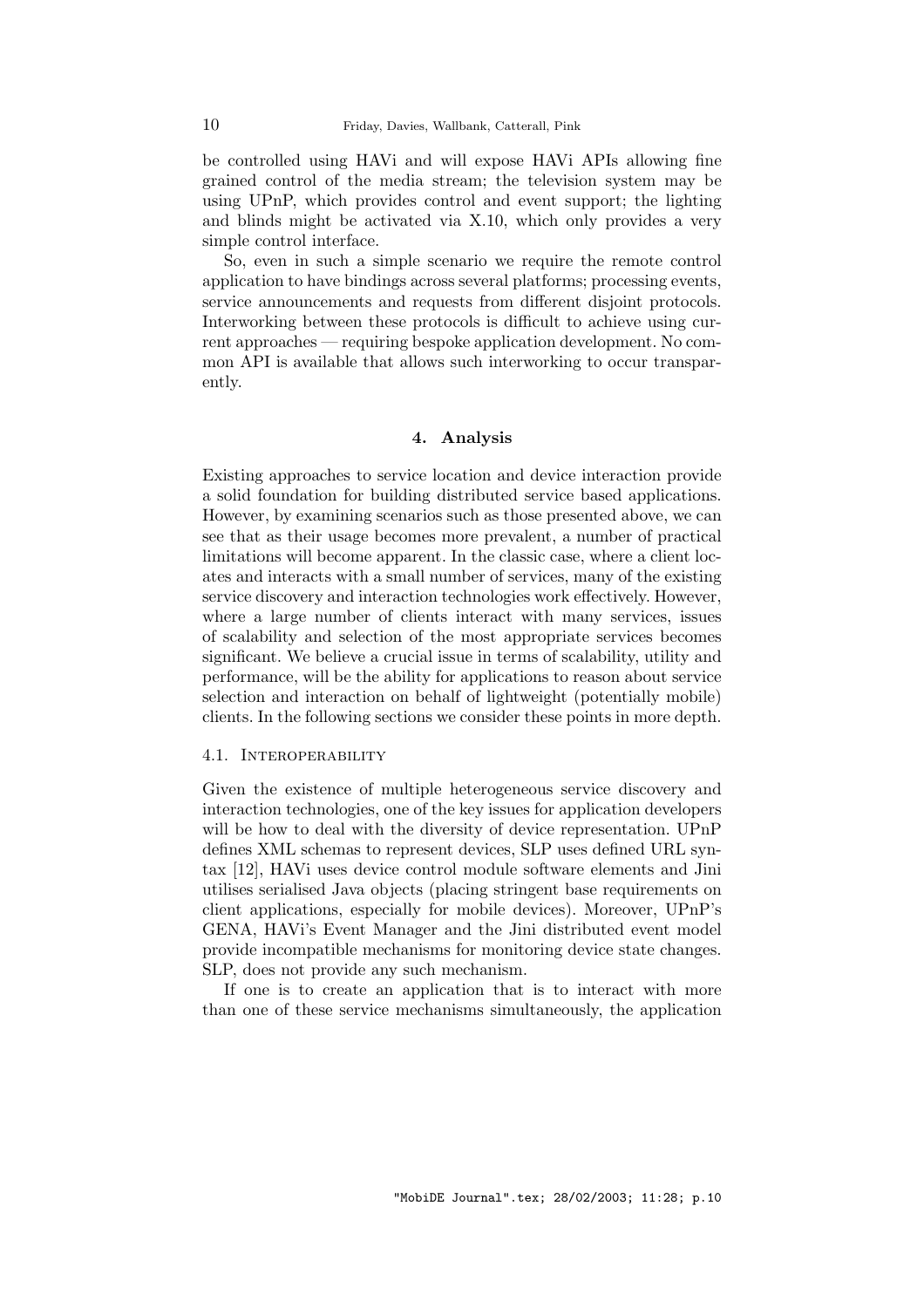developer will face significant challenges. In our opinion, a unified mechanism for locating, interacting with and representing services is needed.

#### 4.2. Scalability

As the number of clients and services in an environment increases, so the burden due to dynamic service discovery and interaction escalates. The Windows Me UPnP client, for example, attempts to locate all the local network services at initialisation. If the multicast search yields n service advertisements then n TCP based HTTP interrogations follow to gather the XML service descriptions (the user would then initiate a further  $n$  interactions to get the presentation pages for each device). In the simple case of one root device with one service type we have found that, according to the UPnP specification, 12 packets are generated (4 packets each sent 3 times to avoid problems with packet loss) each refresh interval (normally 30 minutes).

As a client joins or roams into the network, it issues an ssdp:all M-SEARCH request (3 times for reliability). Every service must respond to each M-SEARCH by unicasting its service advertisement to the client (again 3 times per response). A single search yields a total of 36 response datagrams (if no packets are lost). As the number of clients and services grow, networks will be significantly impacted by UPnP service announcement traffic.

Scalability should clearly be a prime consideration in the design of service location protocols. However, we believe that even with efficient protocols, further savings in bandwidth and consequent improvements in scalability can be achieved by providing directory services that aggregate service advertisements and cache queries from clients. In many current systems, seeking a service biased toward the client; it is the responsibility of the client to enumerate through candidate services by discovering and then interrogating each service in turn if the state of the service is important in the selection process (as illustrated by the security guard scenario in section 3.1).

A second client, seeking the same service or entering the same domain (e.g. the second security guard following the first along the same corridor) will, using existing techniques, be required to conduct exactly the same search procedure as the first client, despite the fact that the procedure will be almost identical. A network based intermediate agency (similar to the Jini lookup service or SLP directory agent) could be augmented to cache the results or partial results from the previous client interaction, reducing consumption of network bandwidth and the time taken to locate services by exploiting the commonality between clients. This technique is already a well accepted approach to minim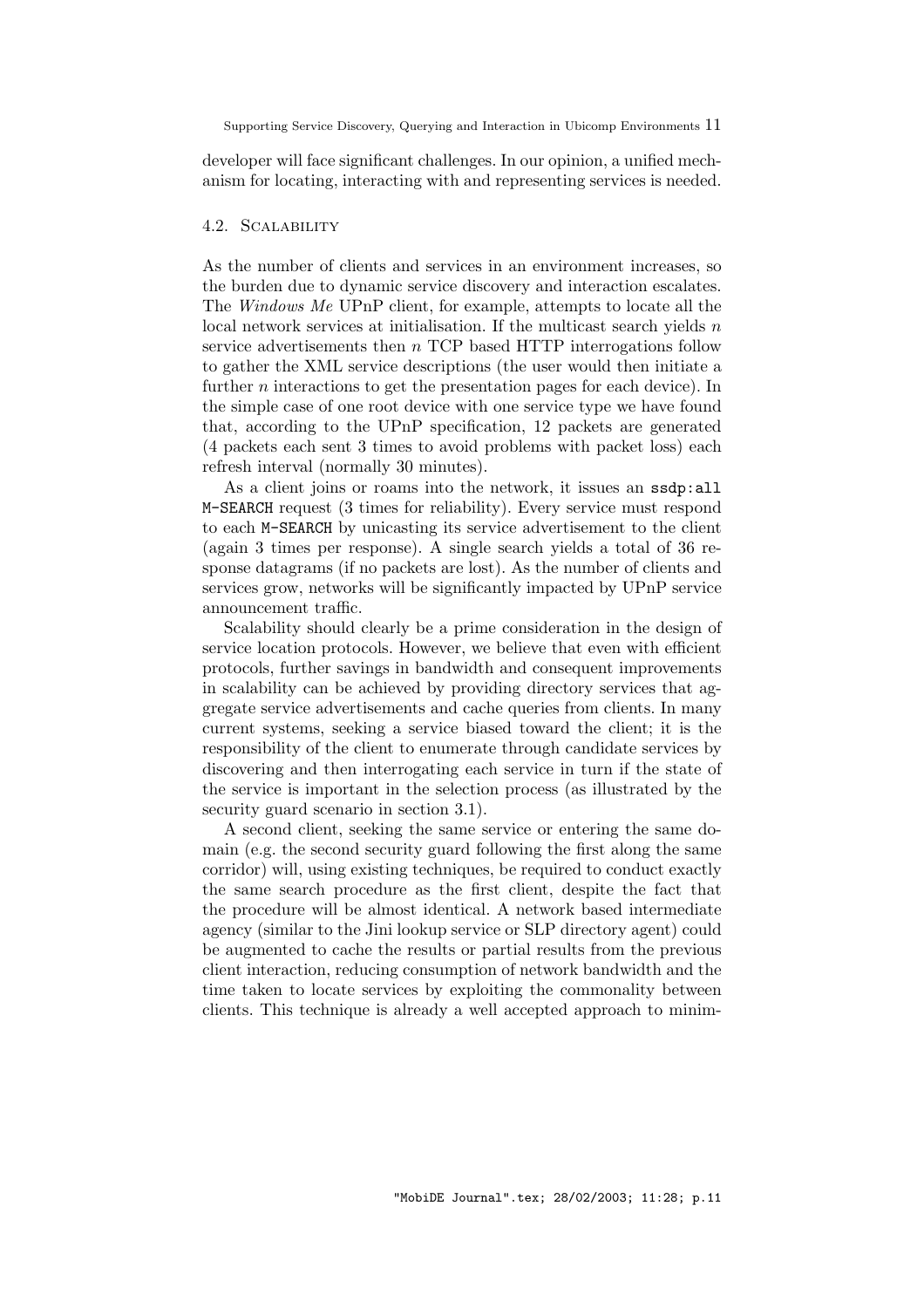ising traffic over low-bandwidth networks and has been employed in distributed systems such as Rover [20].

#### 4.3. Location-Based Services

Location-based applications (e.g. GUIDE [5]) represent a significant class of mobile computing applications. However, in current systems, constructing location-based applications is complicated by two factors. Firstly, current service location protocols tend to offer simplistic scoping models (e.g. based on arbitrary nomenclatures and attributes) such as a network domain or administrative multicast based scoping (SLP). Identifying a service that applies to a real world location (a room, or building) not mapping onto such a topology is difficult.

Secondly, the location of a service in a network is not necessarily indicative of the field of that service's scope. For instance, a service that offers weather reports for the specific geographical location in which you are currently standing may be provided by a server physically located elsewhere — such a service has two apparent locations; a physical location relating to where the service is located and a second logical location that applies to the scope relating to the user's context. Researchers have begun to suggest solutions to this problem [19].

## 4.4. Time

Current service location protocols help clients establish which services are available at the current instant or 'in the present tense'. We believe the temporal element (history, patterns of use etc.) could improve usability. For instance, a user may wish to locate the printer that they used the last time they visited a given environment, or the one they use the most frequently. The trails and histories of device access are useful from both an application context and an administrative point of view. An administrator may be interested in which clients have accessed a particular service and at what time, or what services were or were not available during a particular time window.

Time may also be an important factor in the specification of actions and events. In current service interaction schemes, no generic mechanism exists for specifying the relative timing, ordering or relationship between events and actions. Clients wishing to cascade an action (e.g. turn the coffee maker on) from an event, such as an alarm signal, must remain connected to the network at the time the event occurs to be able to initiate the corresponding action. This is clearly a problem for portable or battery powered devices.

We believe that the temporal element to service location is also potentially valuable in ubiquitous computing applications in which the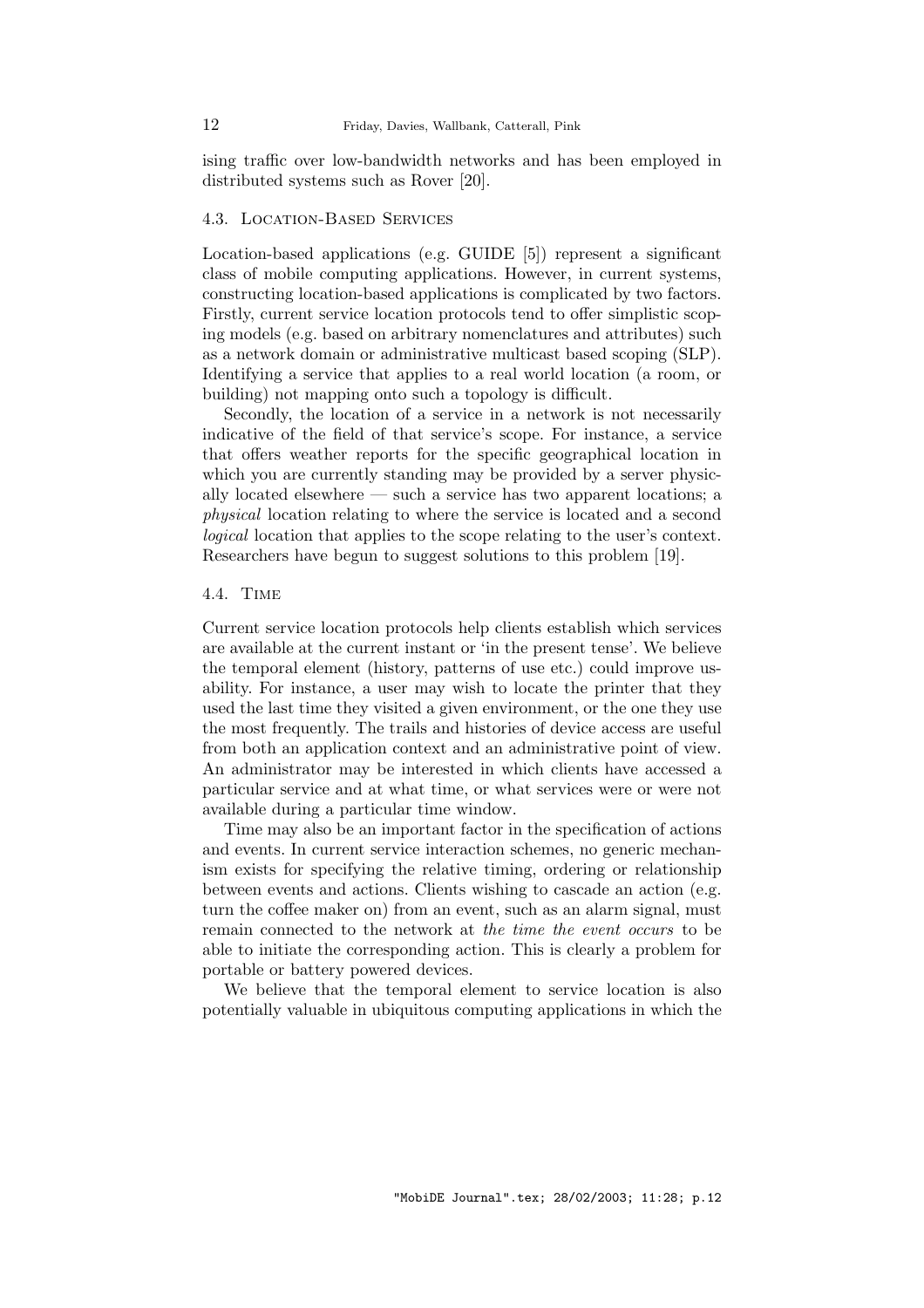application context needs to 'live outside' interaction with one particular device or end-system (e.g. to facilitate enacting a task that has a lifetime longer than the use of just a single device.) As the user picks up and utilises different services and devices, their usage profile, possibly with respect to other contextual attributes, needs be maintained outside of a particular interaction and accessible from any device they use. While we do not contend that support for these histories is necessarily the role of the service discovery framework, such protocols should facilitate the development of these mechanisms.

## 4.5. STATE

The current state of a device or service is an important component of service location. A user seeking to print a document in a hurry is probably only interested in printers that have both paper and a short queue of pending print jobs. Existing service location architectures provide facilities for the expression of state related information and the notification of change of state events (e.g. UPnP device descriptions and GENA). Reasoning about dynamic state is not typically part of the service advertisement or discovery phases of the protocols. A client must enumerate through candidate services, utilising both time and network bandwidth, in order to identify the most appropriate service (illustrated in the scenario in section 3.1.) The ability to find services based on their state is desirable, especially where partial network connectivity or low bandwidth is involved.

#### 4.6. Security, Authentication and Access Control

Security is crucial to the successful adoption of service location protocols — can applications and users trust the services they find, and can the services trust the clients they serve? Authentication and certification mechanisms are required to ensure a suitable level of trust. Encryption and key distribution protocols are required to protect the exchange of sensitive information (these issues are being explored in the Ninja Secure Service Discovery Service [6]). SLP is one of the few service frameworks that specifies the (optional) inclusion of authentication blocks with protocol messages, allowing the differentiation of valid from bogus services.

Control is another important notion. The owner of a device might expect to be able to discover and control it and, ideally, prevent malicious tampering. There are likely to be a rich set of rules governing access to a given service, for instance, the social rules that bind a family together. A parent will wish to be able to control their television, but may also require that the system allows members of their family to control it,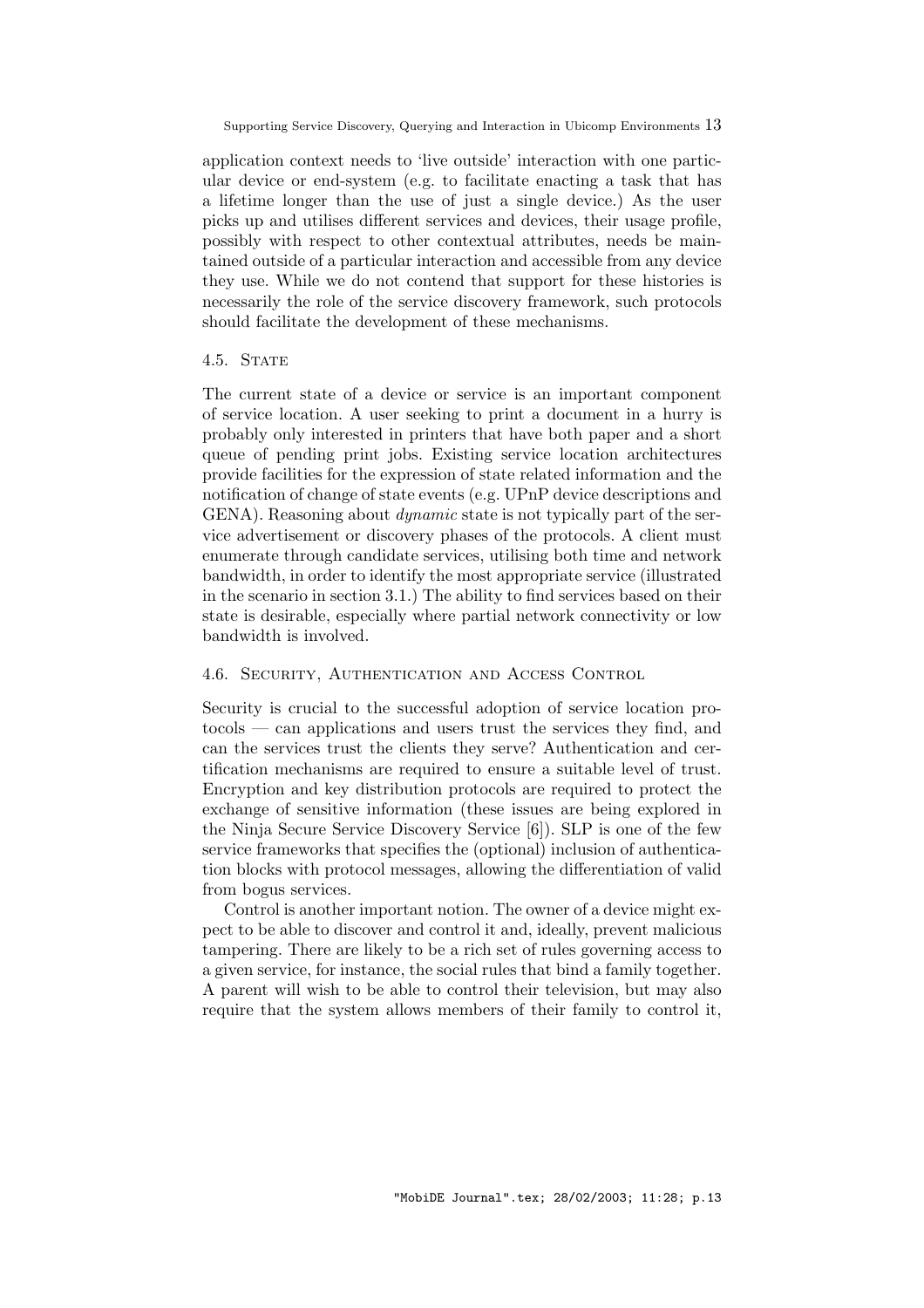within certain parameters  $-$  a child might control the television while their mother is in the room, or in a way that the her parents approve of (e.g. not allowing a child to switch to an adult channel.) This level of social, role and contextual control is almost certainly outside the scope of a service location protocol, yet such protocols should provide the fundamental mechanisms to facilitate the construction of appropriate access control policies (access control lists, arbitration strategies and assignment of limitations to service parameters on a per client basis.)

## 4.7. META-DATA

The underlying model of most service location and interaction strategies reinforces the roles from existing distributed network infrastructures: service providers or administrators establish services within the network for clients to access. The implication of this 'administrative' role is that the person or application that deploys the service controls the service's description and thus the attributes by which it can be discovered and used.

If we consider the way people use services in everyday environments, we observe that people 'personalise' them, e.g. "I find this printer the fastest", "this projector belongs to my research group" and so on. These annotations are often subjective or role based, and may well change over time (e.g. a printer will always print on a certain size of paper, but may well move between rooms or be replaced by a faster model).

We believe that personalised, group and public meta-data will be important to the utility of service location and interaction protocols. We do not intend that everyone should be able to modify the service description of a device (one must respect the administrative boundaries and roles within organisations), rather we contend that service location platforms should provide hooks for linking into meta-information databases.

## 4.8. Multiple Device and Service Reasoning

Current service discovery paradigms provide mechanisms for locating specific services offering a particular type of functionality. Directory services (as identified in section 4.5) could support queries across service types, reducing the time and network bandwidth utilised to identify services. A user in an active building might issue a query equivalent to "All printers to which I am allowed access that is nearby has sufficient paper and is not behind a locked door" by correlating attributes from multiple services simultaneously (e.g. printer, door lock and location tracking services.) Current service discovery technologies do not allow for the construction of queries that are scoped by the consideration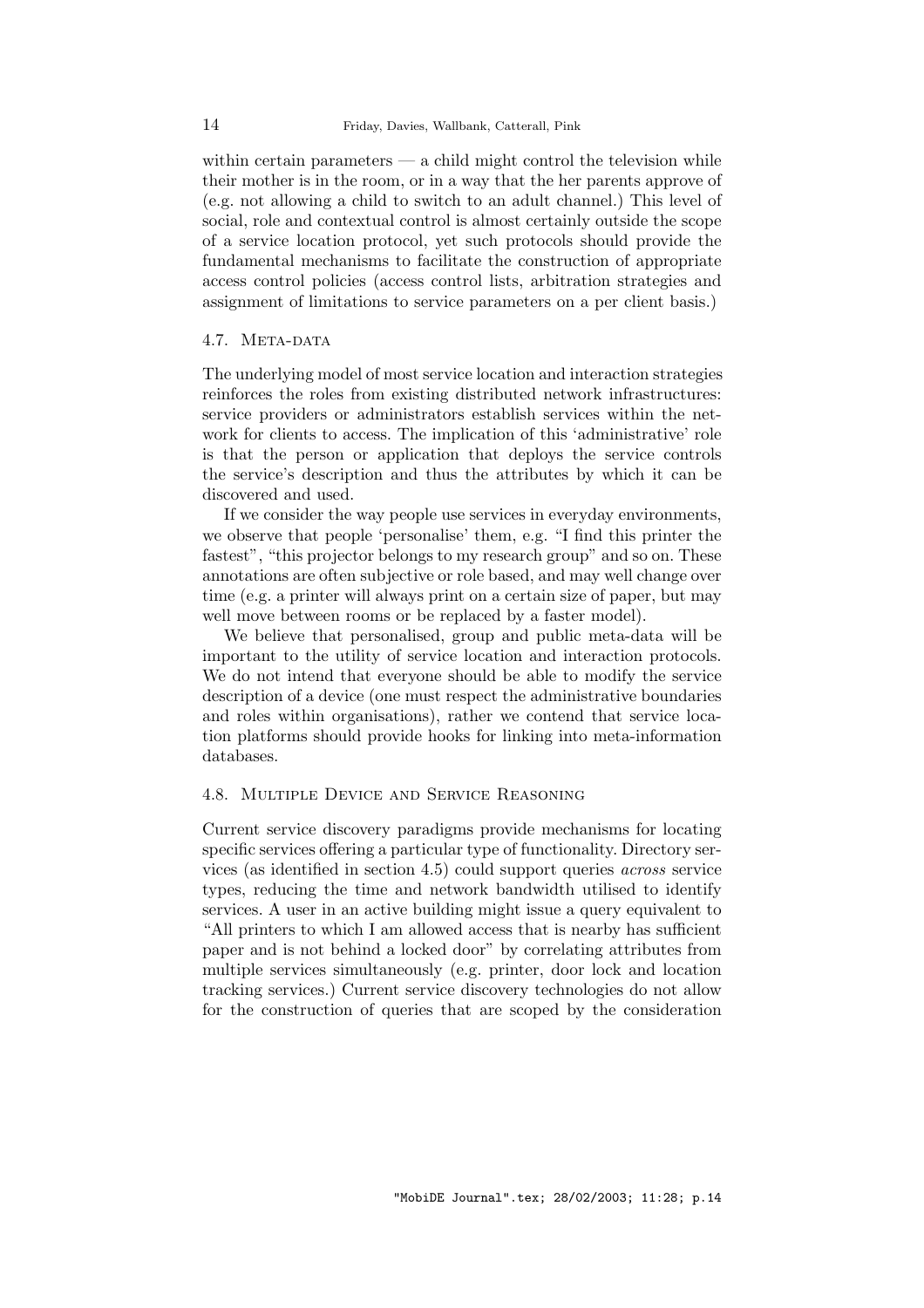of services of different types, forcing more communication intensive resolution of such queries at the client application.

## 4.9. Wireless Access

In general there is a poor match between current platforms' network and end-system requirements and those found in mobile environments<sup>3</sup>. For example, many of the platforms use IP multicast for service announcements and this is likely to lead to significant levels of unwanted traffic between a mobile device and the fixed network. Moreover, many of the protocols used are extremely verbose (especially in the case of UPnP), further consuming network resources.

Finally, none of the existing systems offer any support for intermittent connectivity, especially in the case where services are hosted by mobile devices. If a mobile device offers a service to devices on the fixed network there is currently no mechanism for maintaining state information for that device when it is operating in disconnected mode. Moreover, event based mechanisms designed for keeping clients informed of internal state changes may not reach wireless or disconnected clients and therefore do not support strong consistency.

# 5. Design and Implementation of a Prototype Meta Service-Discovery System

The analysis presented in the preceding sections has highlighted a number of issues that affect the application of existing service discovery techniques to ubiquitous computing settings. In an effort to address these issues, we have developed a new system based on a common structured query language (SQL) API. Our system acts as an integrative layer on top of existing approaches that offers a uniform expressive API to applications<sup>4</sup>.

In this section we report on a proof of concept prototype developed to investigate the efficacy of our approach. In our work we have made the following design assumptions:

1. Services are based on a fixed (or statically deployed) network such as Ethernet or IEEE 802.11.

<sup>&</sup>lt;sup>3</sup> One notable exception is the work of Hodes et al. [16] that focuses on service access by lightweight mobile clients. Note that mobile clients are not peer entities in this architecture and do not provide their own services to other clients.

<sup>4</sup> Existing approaches based on device databases (e.g. COUGAR [4]) seek to replace existing service location and interaction platforms. We seek to integrate and extend these technologies to achieve our objectives.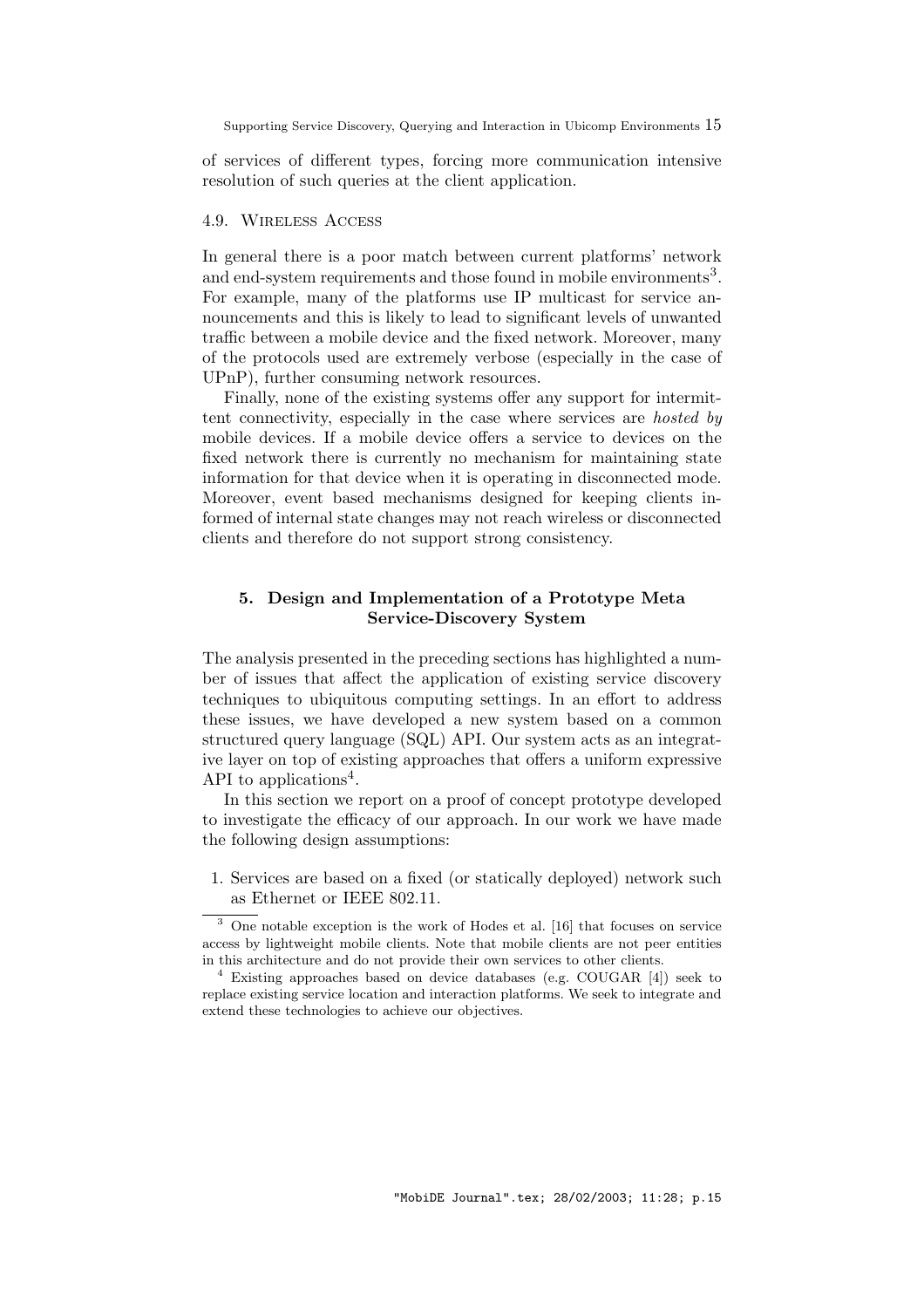

Figure 1. Design of the platform architecture. The service announces its presence on the network. A service specific interpreter converts the announcements into a tuple containing an INSERT query  $(A)$ . A database component processes  $A$  and inserts the service into its database. To find a service the client emits SELECT query  $(B)$ . All database components process B and emit matching services in a tuple  $(C)$ . The client removes C and obtains a handle to the service.

- 2. The fixed network supports IP multicast.
- 3. Clients are relatively impoverished devices with communication limitations (e.g. power constraints) and wish to minimise protocol interactions.

We discuss our implementation in more depth in the following sections.

## 5.1. Design and Operation

The design and operation of our system is illustrated in Figure 1. The system is composed of three main entities:

- 1. Services. Services utilise service location protocols (currently SLPv2 and UPnP) and these services are not modified in our approach.
- 2. Service Interpreters. Service interpreters watch for service announcements, convert them into SQL INSERT statements and emit them into a shared dataspace. There is typically one interpreter per protocol per subnet (more than one could be used for load balancing or robustness.) The UPnP interpreter subscribes to GENA events, converting changes of state into UPDATE messages.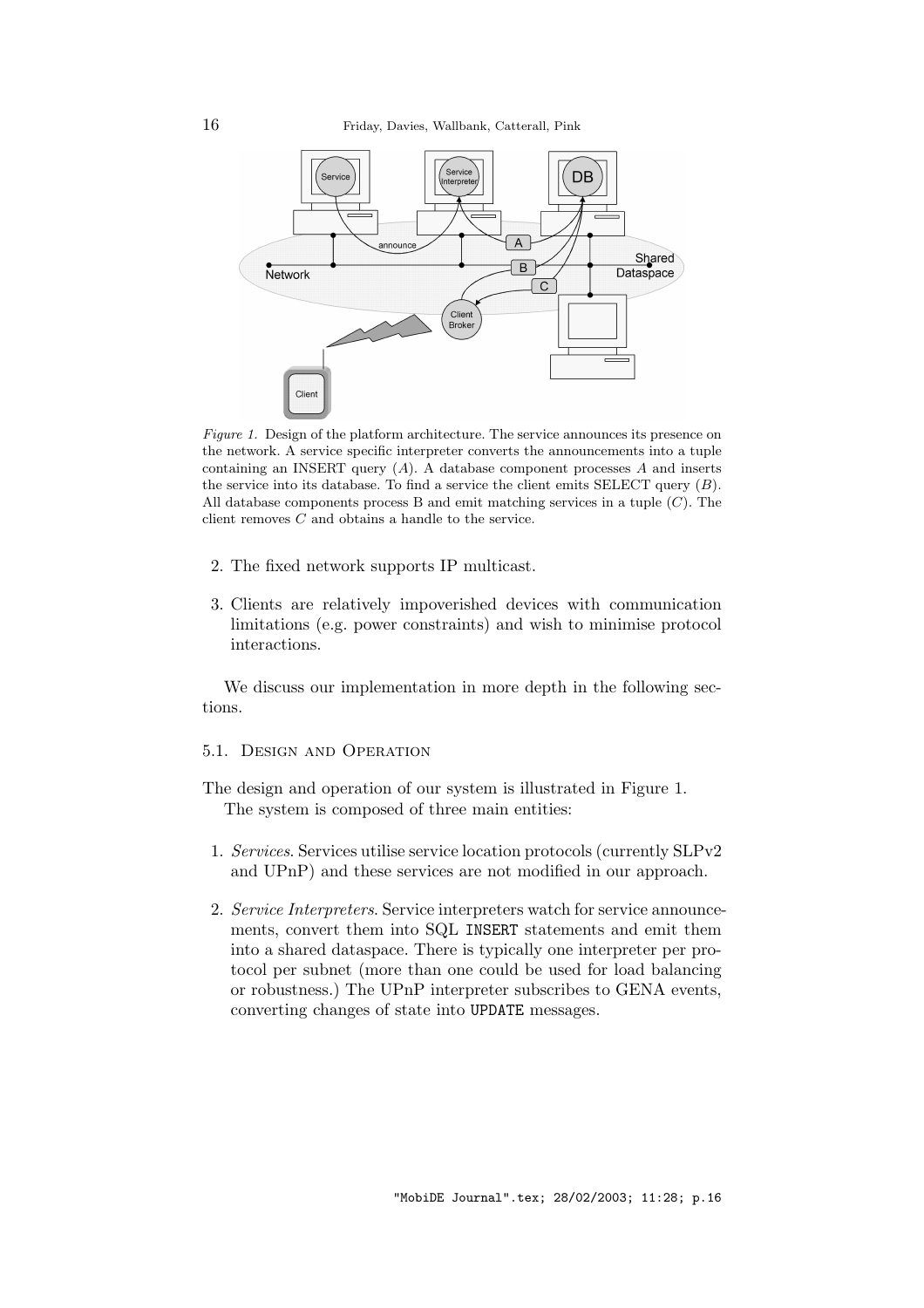Supporting Service Discovery, Querying and Interaction in Ubicomp Environments 17

3. State Databases. The state database removes messages containing SQL statements from the shared dataspace, executes the query on its database and returns one or more new entries as a response. Again, multiple database entities could be used to improve scalability and performance.

## 5.2. Intermediate Communication Layer

The system entities are linked together using a shared communication layer. In our current implementation we use a distributed tuple space platform called  $L^2$ imbo [8] for this communication.  $L^2$ imbo is an efficient, fully distributed tuple space implementation based on Scalable Reliable Multicast principles [9]. Although the use of a tuple space is not essential to our system, the use of a shared dataspace abstraction does offer us a number of desirable properties. Since producers and consumers are decoupled in both space and time [10], the system easily supports:

- 1. Run time configuration and reconfiguration entities may be started, stopped, relocated and replicated transparently.
- 2. Failure resilience the system copes well with failed or unavailable services (e.g. due to communications outages) as the queries persist in the dataspace until the service is restarted (or the request is handled by a redundant replica.)
- 3. Low configuration overhead our platform entities are effectively self discovering.
- 4. Evolution providing the interface to the dataspace remains constant, new services and applications may be introduced without affecting the existing entities (as state is explicitly passed via or intermediated by the dataspace.) For example, we could introduce and lpr printer monitor service to augment SLP with dynamic attributes without modifying other entities in our system.

Note that, although  $L^2$  imbo uses a number of techniques to reduce network load, the platform does generate traffic in addition to that already present from the service discovery protocols. However, since the state of the services is maintained across and between interactions, we believe the overall burden on the network is reduced, as services no longer have to respond directly to client search requests. We would not, however, suggest that this is the optimal solution for situations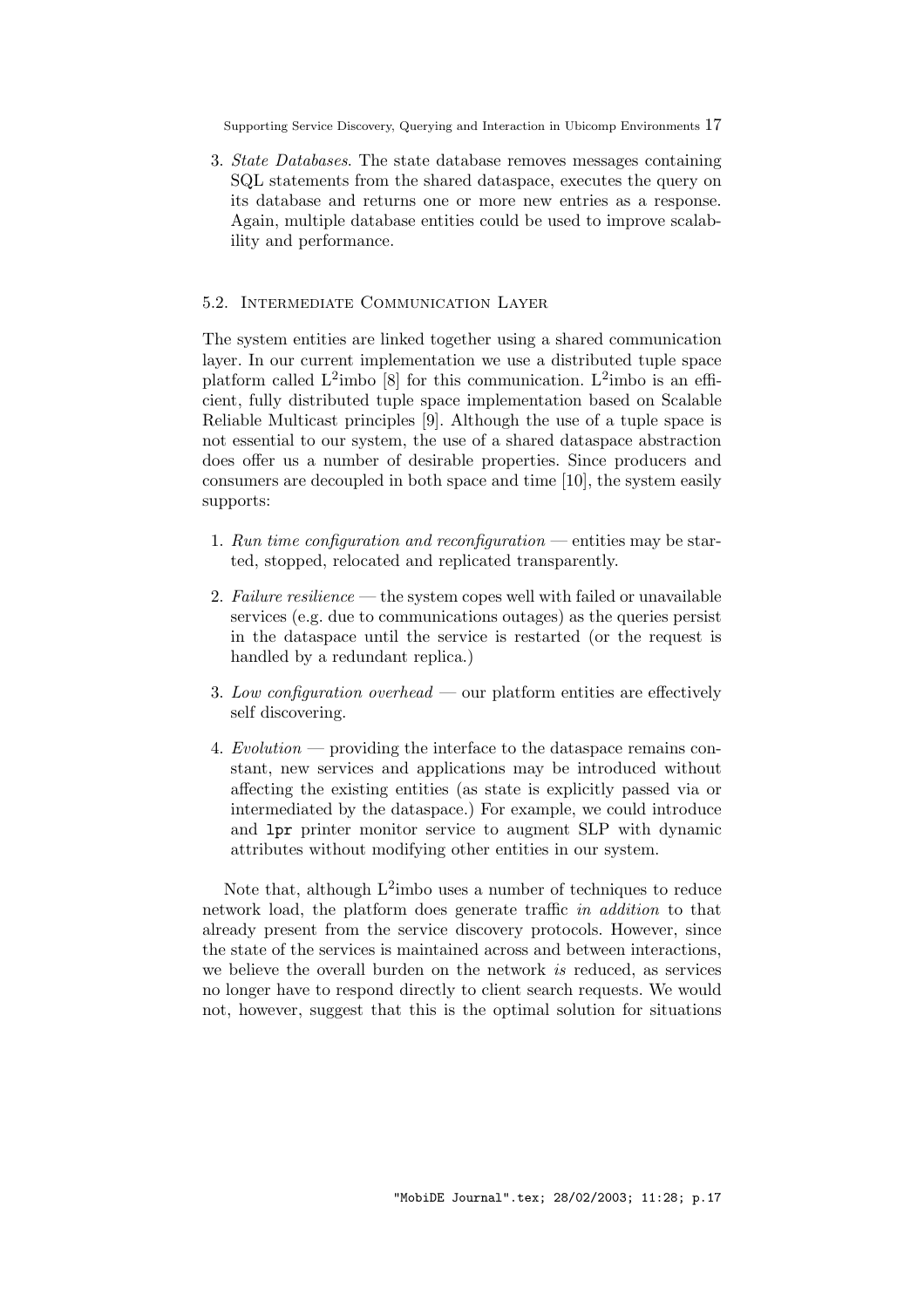where services are located on low-bandwidth networks. Examining the performance of our system is a subject for future work.

L<sup>2</sup>imbo is based on SRM-like distributed caches that reach eventual consistency by continuously monitoring a set of underlying IP multicast groups. Caches use a 'repair' mechanism to service missed tuples. For low power (e.g. hand-held or embedded) devices, we separate the platform into two components: the platform API, which runs on the mobile device, and the dataspace manager, which may run anywhere on the network (typically the mobile's point of presence.) The API communicates with the manager using UDP; so only API requests, rather than full cache maintenance traffic, need be propagated over the wireless link.

L<sup>2</sup>imbo provides limited support for peer bridging and filtering between dataspaces [33], allowing federation into sub-domains. Additional work is required to improve the performance and bandwidth efficiently of this facility.

## 5.3. Heterogeneous Test Environment

As part of the development programme we have deployed a limited service test-bed in our office environment. The test-bed includes a mix of traditional networked devices, off the shelf components [17], [1] and novel networked services<sup>5</sup> and appliances ([25]).

Protocol heterogeneity is a key aspect of our test-bed. Our current services are based on the Microsoft and Intel UPnP toolkits and the OpenSLP [18] reference implementation.

## 5.4. QUALITATIVE RESULTS

In this section we discuss the lessons we have learnt by building our testbed and evaluation system. Our implementation work has explicitly addressed the following issues:

- Interoperability. We have demonstrated that clients can discover and access services across both UPnP and SLP protocols.
- Programming Interface. SQL has proved to be a highly tractable common programming interface for locating networked services, with rich query semantics.

Scalability. Our approach is fully decentralised and highly reconfigurable, offering good prospects for scalability. Work is required to

<sup>5</sup> Including a Dallas Semiconductor 1-wire bus weather station based on the TMEX 1-wire drivers (supplied by Dallas Semiconductor), our own driver software and a UPnP wrapper developed using the Microsoft UPnP toolkit.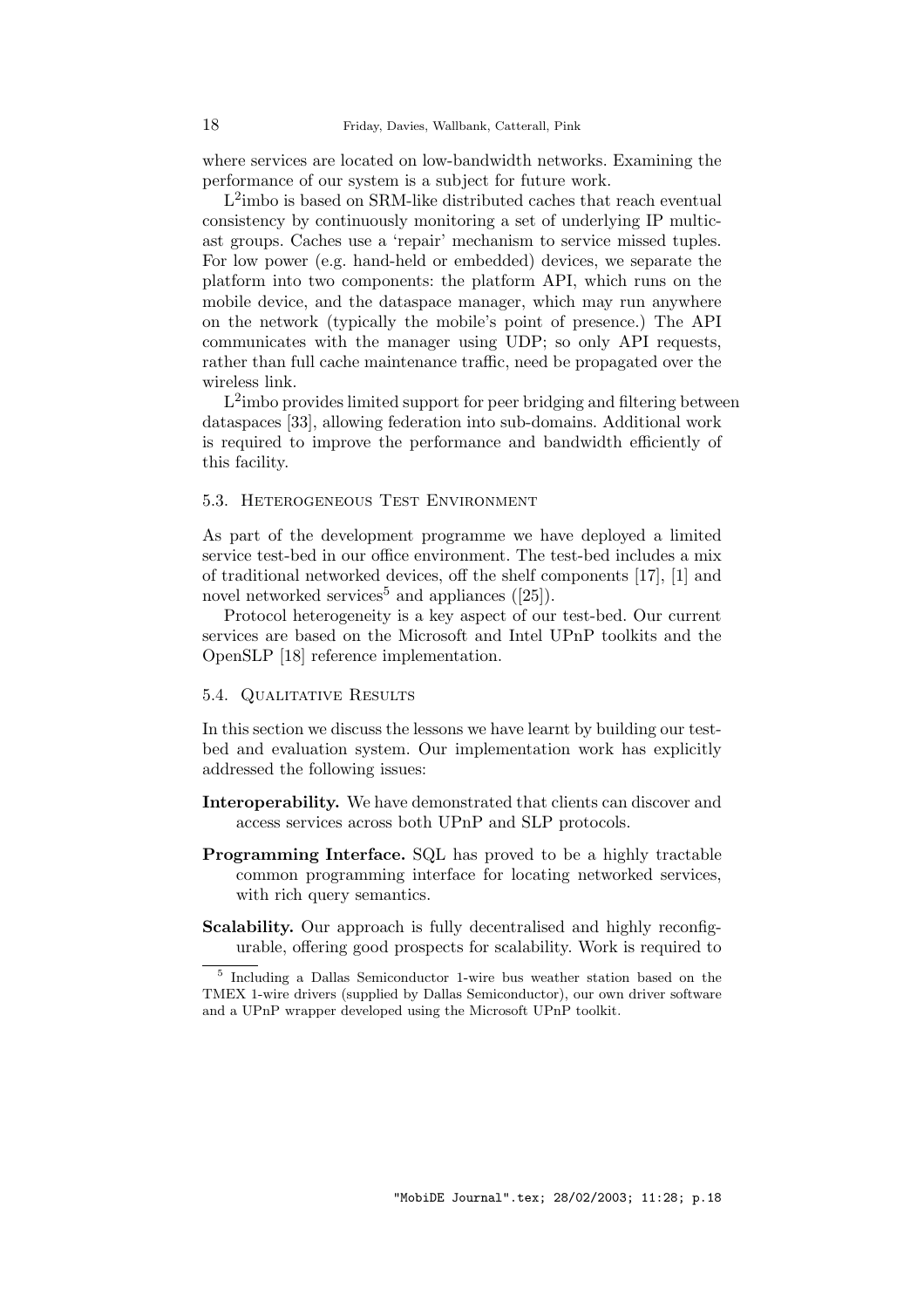Supporting Service Discovery, Querying and Interaction in Ubicomp Environments 19

optimise the interactions between the dataspace manager and the client end-system.

- State. SQL offers the ability to query for services based on any service types or attributes. In future versions we may be able to offer compensate for protocols that do not offer dynamic attributes (e.g. SLPv2) by developing service monitors that use device specific interaction protocols (such as LPR in the case of a printer). Our dataspace intermediator would make this process transparent to the end-user.
- Meta-data. Our service state table can be updated by any tuple space client, allowing the addition of meta-data using simple 'JOIN' operations on the service database. The introduction of personalised meta-data is not currently supported in our existing implementation.
- Multiple Device and Service Reasoning. Querying across services is the default behaviour in our system and has been shown to work effectively. We have yet to address how service protocol specific mappings occurs (e.g. how to reconcile attributes with different names or behaviours such as UPnP's DoubleSidePrint reconciling with SLP's DoubleSide.)
- Wireless Access. This issue is only partially addressed in our implementation. By placing the platform API on the mobile client, we are able to minimise interactions with the service discovery protocols and reduce the requirement to use the network. However, we do not yet efficiently support the offering of services by mobile end-systems.

Our implementation work has yet to address the issues of time, security and heterogeneous interaction, that we identified in section 4. We believe we may be able to address some of the temporal issues by using temporal extensions to the query language, such as TSQL2 [26]. Client software is currently required to support all the interaction protocols for services they wish to interact with. Control, device interaction and transaction support using our paradigm is one of the topics for future development.

One area we are particularly keen to investigate is the concept of a distributed service transaction. Existing service location protocols do not provide any support for regulating access (c.f. locking), checkpointing of service state or rollback behaviour. In the future many services will correspond to physical devices with tangible as well as networked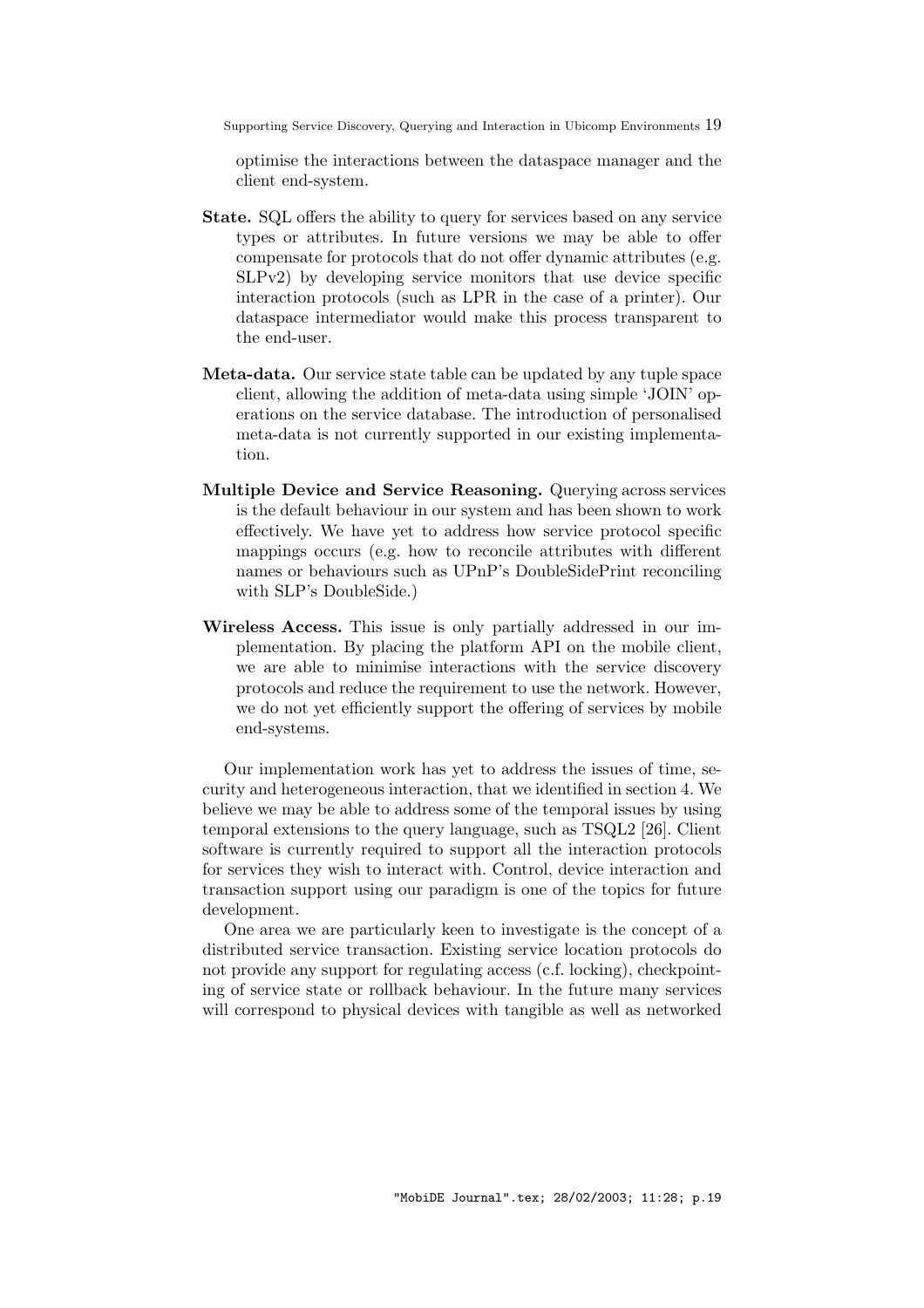'virtual' user interfaces; consequently we suspect that a strong transaction may be impossible to achieve. However, the notion of being able to control sets of devices in an atomic and predictable fashion is certainly alluring and we aim to see what is possible using existing service location and interaction paradigms.

## 6. Concluding Remarks

In this paper we have examined the four most commonly deployed service discovery protocols and, together with a set of illustrative scenarios, identified a number of significant areas in which we believe such protocols can be improved to better support ubiquitous computing applications. We presented the design and implementation of a prototype meta-service discovery architecture that uses a set of protocol specific interpreters together with database techniques to provide a unified interface across service discovery protocols; addressing some of the key vulnerabilities we have identified. We have observed that SQL does offer us a strong starting point for providing a succinct and efficient cross-paradigm API.

#### References

- 1. Axis Communications: 2002, 'AXIS Network Camera'.
- 2. Bahl, P. and V. Padmanabhan: 2000, 'RADAR: An In-Building RF-Based User Location and Tracking System'. In: Proceedings of IEEE INFOCOM 2000, Vol. 2. pp. 775–784.
- 3. Bettstetter, C. and C. Renner: 2000, 'A Comparison of Service Discovery Protocols and Implementation of the Service Location Protocol'. In: Proceedings of EUNICE 2000.
- 4. Bonnet, P., J. Gehrke, and P. Seshardri: 2000, 'Querying the Physical World'. IEEE Personal Communications, Special Issue on Smart Spaces and Environments.
- 5. Cheverst, K., N. Davies, K. Mitchell, A. Friday, and C. Efstratiou: 2000, 'Experiences of Developing and Deploying a Context-aware Tourist Guide: The GUIDE Project'. In: Proceedings of MobiCom 2000. Boston, U.S., pp. 20–31.
- 6. Czerwinski, S., B. Zhao, T. Hodes, A. Joseph, and R. Katz: 1999, 'An Architecture for a Secure Service Discovery Service'. In: Proceedings of ACM Mobicom 1999. Seattle, Washington, U.S.
- 7. Dara-Abrams, A. and K. Hofrichter: 1999, 'HAVi-UPnP Brdiging from the HAVi Perspective – Principals, Approach and Arhitectural Sketch – draft version 1.0'. Technical report, Sony Research Labs.
- 8. Davies, N., S. Wade, A. Friday, and G. Blair: 1998, 'L<sup>2</sup>imbo: a tuple space based platform for adaptive mobile applications'. ACM Mobile Networks and Applications (MONET): Special Issue on Protocols and Software Paradigms of Mobile Networks 3(2), 143–156.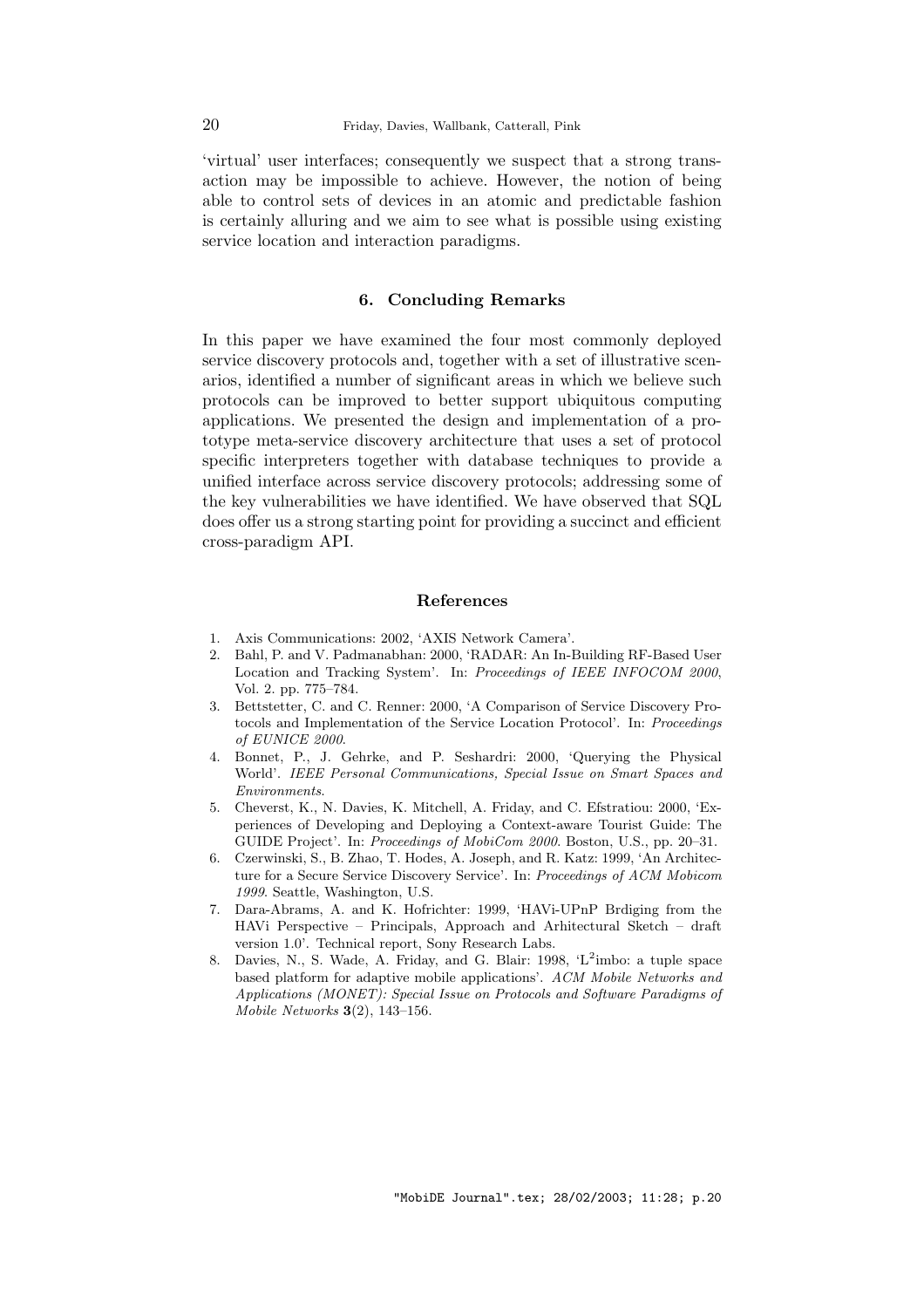Supporting Service Discovery, Querying and Interaction in Ubicomp Environments 21

- 9. Floyd, S., V. Jacobson, S. McCanne, C. Liu, and L. Zhang: 1995, 'A Reliable Multicast Framework for Light-weight Sessions and Application Level Framing'. In: ACM SIGCOMM. Cambridge, MA, pp. 342–356.
- 10. Gelernter, D.: 1985, 'Generative Communication in Linda'. ACM Transactions on Programming Languages and Systems  $7(1)$ , 80-112.
- 11. Goland, Y., T. Cai, P. Leach, Y. Gu, and S. Albright: 1999, 'Simple Service Discovery Protocol, Version 1.0.3'. IETF Internet-Draft. http://www.ietf.org/internet-drafts/draft-cai-ssdp-v1-03.txt.
- 12. Guttman, E., C. Perkins, and J. Kempf: 1999, 'Service Templates and Service Schemes'.
- 13. Guttman, E., C. Perkins, J. Veizades, and M. Day: 1990, 'Service Location Protocol, version 2'.
- 14. Harpe, H.: 1999, 'Phillips, Sony, Sun collaborate to bridge HAVi and Jini network architectures'.
- 15. HAVi Consortium: 2000, 'HAVi Specification, version 1.0'.
- 16. Hodes, T., R. Katz, E. Servan-Schreiber, and L. Rowe: 1997, 'Composable Ad-Hoc Mobile Services for Universal Interaction'. In: Proceedings of ACM Mobicom'97. Budapest, Hungary, pp. 1–12.
- 17. IETF, 'IETF Zero Configuration Networking (zeroconf) Working Group'.
- 18. IETF: 2002, 'OpenSLP 1.0.9a 15th May 2002'.
- 19. Jos, R. and N. Davies: 1999, 'Scalable and Flexible Location-Based Services for Ubiquitous Information Access'. In: Proceedings of 1st International Symposium on Handheld and Ubiquitous Computing, HUC'99. Karlsruhe, Germany.
- 20. Joseph, A., A. de Lespinasse, J. Tauber, D. Gifford, and M. Kaashoek: 1995, 'Rover: A Toolkit for Mobile Information Access'. In: 15th ACM Symposium on Operating Systems Principles. pp. 156–171.
- 21. Kindberg, T., J. Barton, J. Morgan, G. Becker, D. Caswell, P. Debaty, G. Gopal, M. Frid, V. Krishnan, H. Morris, J. Schettino, B. serra, and M. Spasojevic: 2000, 'People, Places, Things: Web Presence for the Real World'. In: Proceedings proceedings 3rd IEEE Workshop on Mobile Computing Systems and Applications, WMCSA 2000. Monterey, California, U.S., pp. 19–30.
- 22. McGrath, R.: 2000, 'Discovery and Its Discontents: Discovery Proto-Technical Report UIUCDCS-R-99-2132. http://choices.cs.uiuc.edu/2k/.
- 23. Microsoft Corporation: 1999, 'Universal Plug and Play: Background'.
- 24. Microsoft Corporation: 2000, 'Universal Plug and Play Device Architecture Reference Specification, Version 1.0'.
- 25. Schmidt, A., M. Strohbach, K. van Laerhoven, A. Friday, and H.-W. Gellersen: 2002, 'Context Aquisition using Load Sensing'. In: Proceedings of the  $4^{th}$  Annual ACM/IEEE Internation Conference on Ubiquitous Computing (Ubicomp 2002). Göteburg, Sweden, pp. 333-350.
- 26. Snodgrass, R.: 1995, The TSQL2 Temporal Query Language. Kluwer Academic Publishers.
- 27. SOAP: 2000, 'Simple Object Access Protocol (SOAP 1.1),  $8^{th}$  May 2000'. http://www.w3.org/TR/SOAP.
- 28. Sun Microsystems Inc.: 1999a, 'The JavaSpaces Specification'. White paper, Sun Microsystems Inc.
- 29. Sun Microsystems Inc.: 1999b, 'Jini Architectural Overview'. White paper, Sun Microsystems Inc.